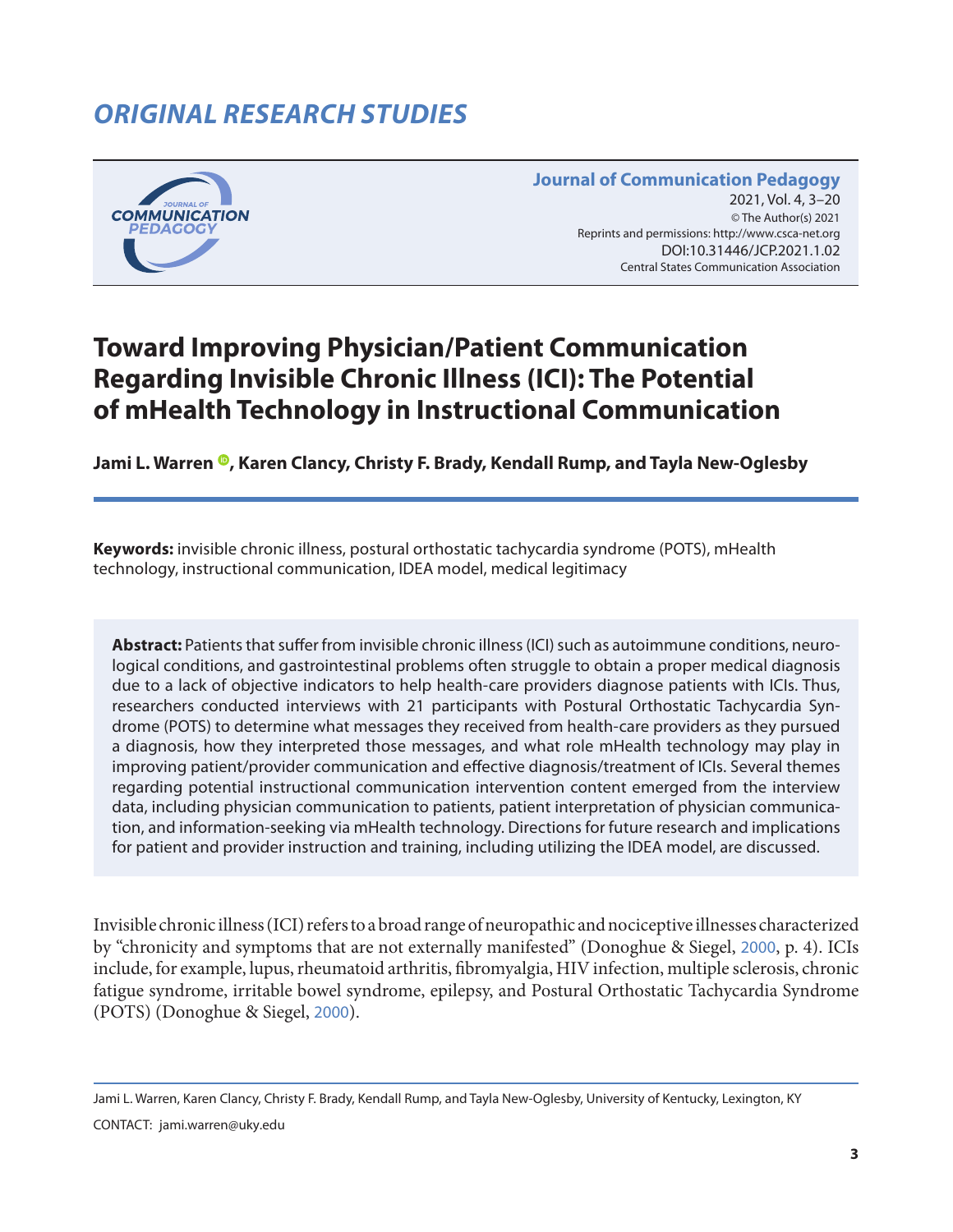Although millions of people around the world suffer from ICIs, obtaining an accurate diagnosis is difficult because symptoms are often both unobservable and immeasurable (Donoghue & Siegel, [2000](#page-15-0)). For example, a patient with chronic fatigue syndrome may describe relentless fatigue; however, the fatigue is not necessarily measurable via currently available diagnostic tests. Thus, physicians must rely on systematically ruling out other disease possibilities. Consequently, ICI patients often end up seeing numerous physicians and paying for many costly tests in their attempt to diagnose the condition. Moreover, when ICI tests come back negative, physicians often conclude that the symptoms are caused by stress, exhaustion, hysteria, or even conjured up in the patient's head (Donoghue & Siegel, [2000](#page-15-0)). After months and sometimes years searching for accurate diagnoses, many patients stop trying to find answers due to exhaustion and frustration.

Thorne and colleagues ([2004](#page-17-0)) argue that the most significant challenge may be rooted not in diagnostic testing (although that is certainly a factor), but in communication failures based on perceptions of legitimacy. In other words, because no objective indicators exist to diagnose ICIs, these "invisible diseases" lack medical and social legitimacy. To clarify, "healthcare professionals disbelieve your symptomatic reports and interpret your complaints as psychosomatic" (p. 304). Thorne et al. ([2004](#page-17-0)) also suggest that "the relationship between objective indicators and social legitimacy seems to be a potent variable influencing the experience of individuals with chronic diseases and their communication with professional health care providers" (p. 305). As Allen (2008) explains, these "serious, complex, and often debilitating medical disorder(s)" are often trivialized as being "in the patient's head" due, in large part, to misperceptions among health-care providers based on lack of awareness and empirical research (p. 289). Consequently, patients begin to doubt themselves, which may, in turn, adversely impact self-concept and self-esteem (Larun & Malterud, [2007](#page-16-0)). Thus, it seems plausible that instructional interventions could reduce misunderstandings, improve communication, and increase medical legitimacy about ICIs among health-care professionals.

The perception among health-care providers that ICIs are not legitimate physical illnesses often leads to stigmatization of patients seeking treatment. Goffman ([1963](#page-16-0)) describes stigma as "an attribute that is deeply discrediting" (p. 2). Patients with ICIs are stigmatized as having "blemishes of individual character, [which are] perceived as weak will, domineering or unnatural passions, treacherous and rigid beliefs, dishonesty" (p. 2). In essence, health-care professionals may stigmatize patients as malingerers or suffering from mental illness rather than as someone who is, in fact, physically ill (Donoghue & Siegel, [2000](#page-15-0)). As a POTS patient, Mel Pruett explains, "At 16, I woke up, and I was just sick. I spent years being undiagnosed, being told it was all in my head" (cited in Layne, [2020](#page-16-0), para. 2–4). She further claimed that the worst part is "the stigma with an invisible condition makes you feel invisible" (para. 9). Consequently, many stigmatized patients like Mel Pruett not only pay exorbitant fees and face long diagnostic delays, but also suffer from emotional trauma (Collins, 2019). Emotionally traumatized patients may experience additional complications that also affect quality of life among their families and caregivers (Kira, [2001](#page-16-0)).

One particularly difficult ICI to diagnose is POTS. As is the case with many ICIs, these patients often face long diagnostic delays because they rarely "look sick." When POTS patients describe a variety of symptoms, including lightheadedness, palpitations, weakness, exercise intolerance, and fatigue, they are misdiagnosed as psychosomatic rather than legitimate (Kavi et al., [2016](#page-16-0)). For example, in a large crosssectional study of POTS patients, Shaw and colleagues ([2019](#page-17-0)) found that, on average, POTS patients struggle for 4 years and see an average of seven different physicians in their attempt to get an accurate diagnosis.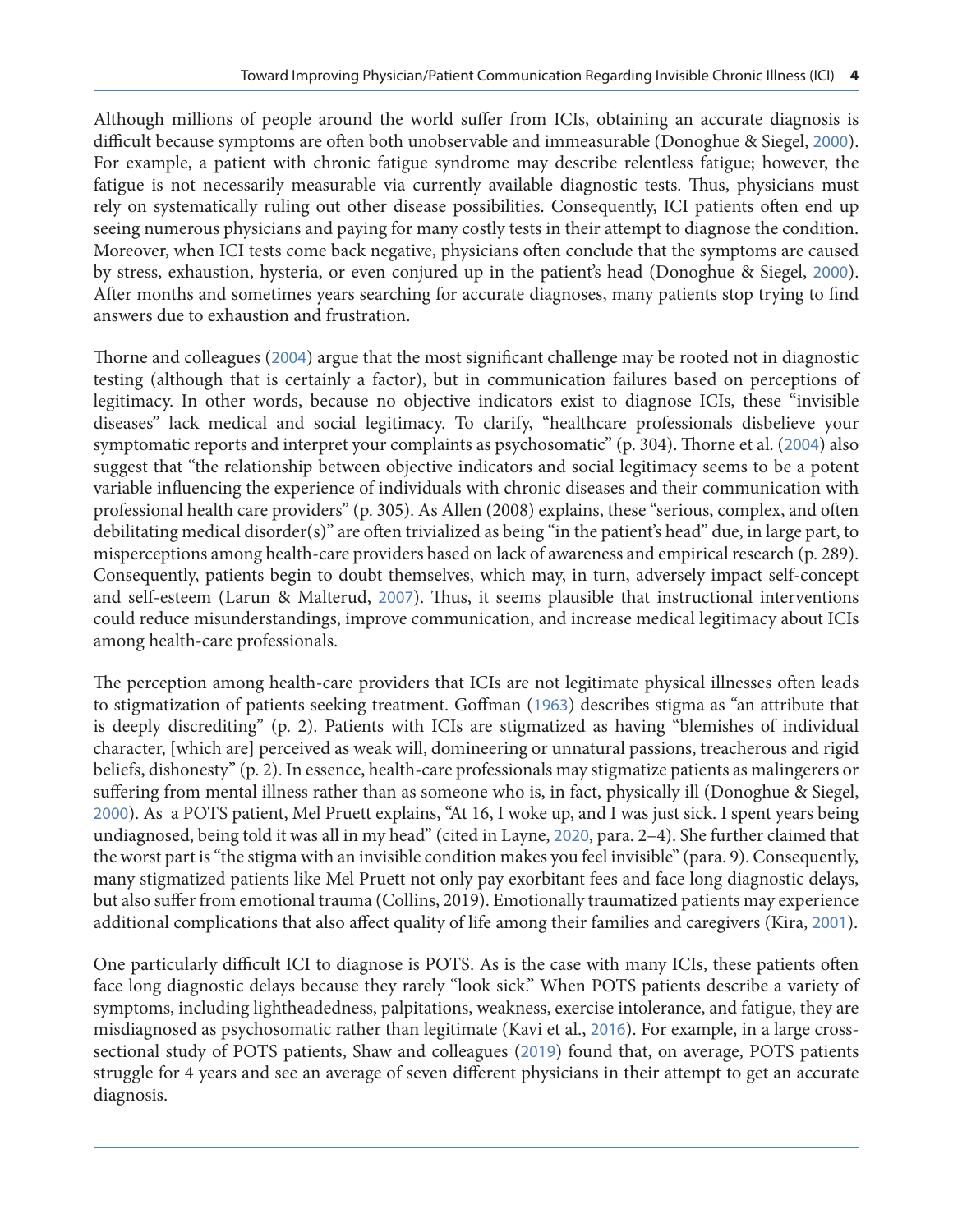Tori Foles and her spouse (Super Bowl LII MVP Nick Foles) recently brought attention to the toll diagnostic delays and misdiagnoses have on patients and their families in an interview conducted at the annual meeting of Dysautonomia International, a nonprofit organization devoted to patient empowerment via research and education (LaMotte, [2018](#page-16-0)). Tori, a POTS patient, explained how doctors tried to attribute her symptoms to a mental health issue, like anxiety or depression (LaMotte, [2018](#page-16-0)). Some doctors also suggested Tori may have a virus, but as the former Arizona Wildcat volleyball player explained, "I had never heard of one where you are dizzy all the time. There were a lot of times I couldn't get out of bed" (para. 2). In fact, according to research conducted by the Mayo Clinic, POTS affects patients much like "what is seen in congestive heart failure or chronic obstructive pulmonary disease" (para. 8). As her spouse, Nick, explained, "It's crazy, we spent a whole month at the Mayo Clinic" where they also got engaged before having a courthouse wedding. They never had a wedding ceremony or a honeymoon (para. 15–16).

Tori and Nick Foles are not alone in these kinds of struggles. POTS affects 1 to 3 million Americans (and millions more around the world); most of them young, healthy women (Tori was 23) (Dysautonomia International, n.d.). Because so few doctors are educated on the symptoms, many dismiss POTS and other ICIs as psychological (e.g., depression, anxiety, hypochondria) or as a "woman thing" or that they were merely seeking attention. One comprehensive study conducted by Kavi and colleagues ([2016](#page-16-0)) revealed that this "psychiatric mislabeling" was common among POTS patients. In fact, 3,471 (or 77%) of the participants in Shaw and colleagues' ([2019](#page-17-0)) POTS study were misdiagnosed with a psychiatric condition prior to eventually being diagnosed with POTS. For these reasons, POTS is called the most common condition no one has heard of (LaMotte, [2018](#page-16-0)).

Unfortunately, this problem is not unique to POTS patients. For example, this "psychiatric labeling" and struggle with legitimacy has been noted in studies on patients with a variety of ICIs, including temporal lobe epilepsy (Beletsky & Mirsattari, [2012](#page-15-0)), chronic fatigue (Kralik et al., 2005), fibromyalgia (Sim & Madden, [2008](#page-17-0)), lupus (Brennan & Creaven, [2016](#page-15-0)), and irritable bowel syndrome (Jones et al., [2009](#page-16-0)). Participants in these studies suffered from misdiagnoses, perceptions of illegitimacy, as well as being stigmatized by physicians as having a mental health issue rather than a physical condition (Thorne et al., [2004](#page-17-0)). Clearly, a communication breakdown between health-care professionals and patients suffering from ICIs is occurring. Consequently, patients experience delayed diagnoses, misdiagnosis, stigmatization, and emotional trauma, as well as a significant reduction in quality of life (Csecs et al., [2020](#page-15-0)).

With the expansion of internet technology and web-based tools, a wealth of resources are now available to patients seeking information beyond what they learn in the doctor's office (Voruganti et al., [2017](#page-17-0)). Most are intended for patient self-management and are based on the assumption that patients are aware of them, have access to them, and are proficient in using them (Granja et al., [2018](#page-16-0)). They range from telemedicine for routine office visits to patient portals that provide 24/7 access to medical reports. Unfortunately, however, based on their systematic review of 221 articles, Granja and colleagues ([2018](#page-16-0)) discovered that as many as "75% of implemented eHealth should be considered a failure" (p. 2). To improve success, they conclude that eHealth communication interventions must focus on "quality of care, with particular attention given to improved diagnosis, clinical management, and patient-centered care . . . at the earliest possible stage" of implementation with ongoing assessment from that point forward (p. 10).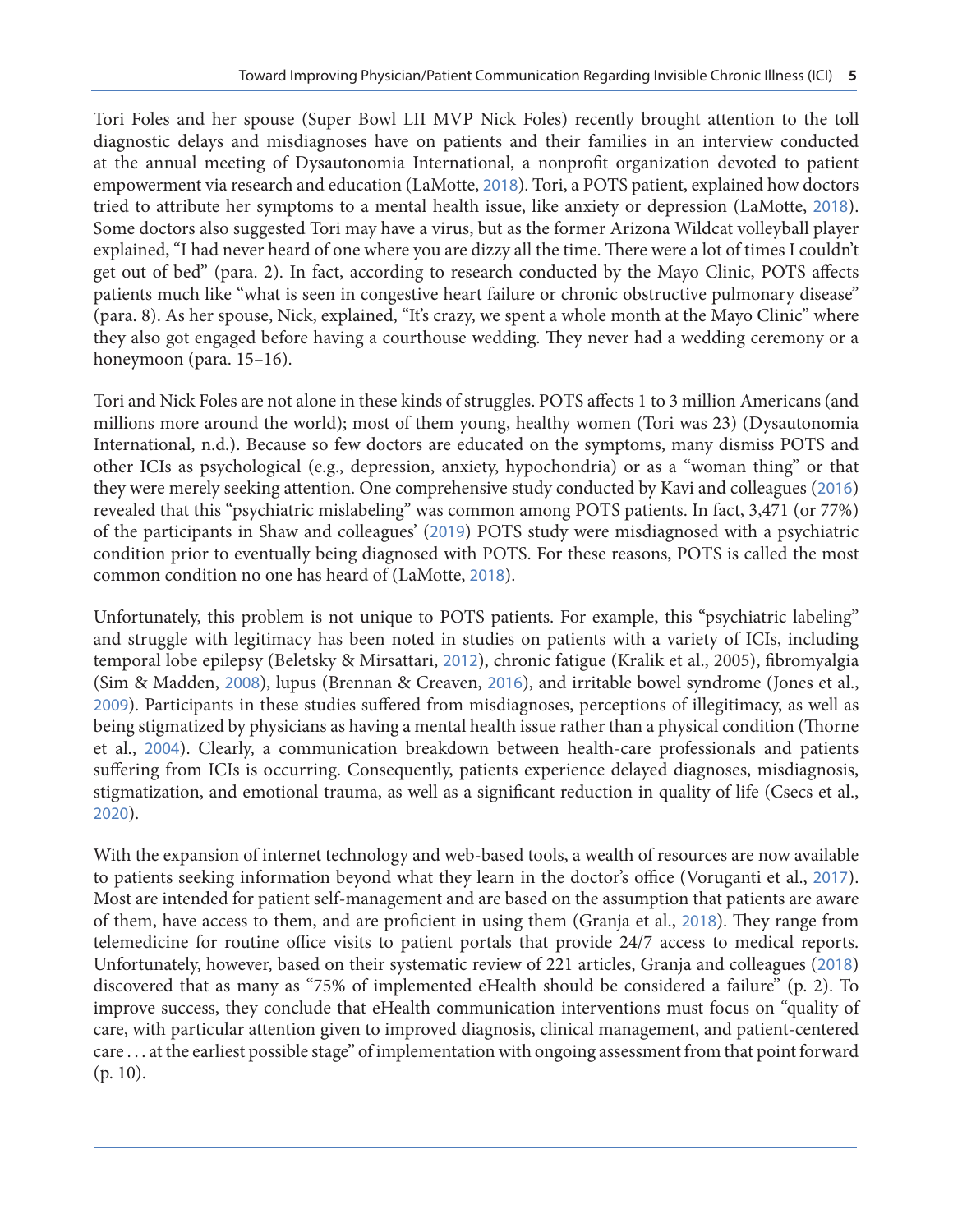One promising development in the eHealth area of the health-care industry is mobile health technology (mHealth). Most of the literature on mHealth technology focuses on increasing knowledge about health issues and changing health behaviors. For example, Tarver and Haggstrom ([2019](#page-17-0)) found that tailored patient-centered technologies were effective at increasing cancer-specific knowledge among underserved populations and increased cancer screening behaviors for those populations. Other studies found that mHealth technology affected health behavior change related to physical activity (Hardeman et al., [2019](#page-16-0)). Several systematic literature reviews reveal similar effects of mHealth technology on chronic disease management as well as medication adherence in cardiovascular disease patients (Ah-Le et al., [2018](#page-15-0); Gandapur et al., [2016](#page-16-0)). mHealth technology has also demonstrated its utility in detecting and managing heart rhythm changes and atrial fibrillation among undiagnosed populations (McConnell et al., [2018](#page-16-0)).

Patient testimonials also support the argument that mHealth may be useful in improving ICI diagnostic accuracy and treatment. For example, when then-prominent New York lawyer Lauren Stiles contracted POTS 4 days after a snowboarding accident, her doctors dismissed her symptoms as being all in her head (Stieg, [2018](#page-17-0)). She went to the internet and printed 30 journal articles about POTS. When she handed them to her neurologist, he told her not to go on the internet and took them home to read. When he came in the next morning, "he said 'Holy s\*\*\*! You have POTS'" (cited in LaMotte, [2018](#page-16-0), para. 29–30). In essence, mHealth technology could aid in the diagnostic process by providing patients with objective evidence to communicate with their physicians. This may, in turn, increase legitimacy, decrease time to diagnosis, and reverse quality of life consequences faced by stigmatized patients and their families.

To achieve these outcomes, we argue that instructional communication interventions be developed and implemented with physicians and other relevant health-care professionals, as well as with patients experiencing ICI symptoms and their families. To date, no empirical research exists to examine patientprovider communication as it may serve as instructive communication mitigating misdiagnoses and stigmatization of ICIs. In this manuscript, we explore perceptions of 21 POTS patients regarding the patient-physician communication they experienced. Ultimately, this exploratory study may lay important groundwork for developing effective instructional interventions to help medical professionals ask questions and interpret responses in ways that encourage legitimacy about their disease and, in the process, reduce the tendency to stigmatize patients suffering from these ICIs.

# **Theoretical Grounding: IDEA Model**

Sellnow and colleagues ([2015](#page-17-0)) argue for expanding the scope of instructional communication research beyond conventional classroom contexts. More specifically, they suggest doing more research in health contexts, as well as in technology-enhanced environments. One theoretical model they advocate for doing so is the IDEA model (Sellnow & Sellnow, [2019](#page-17-0)). IDEA is essentially an acronym standing for the four key elements in effective instructional messages as they occur beyond conventional classroom settings. These elements are internalization (perceived value/utility/relevance), distribution (master narrative delivered via multiple communication channels and trusted sources), explanation (accurate science translated intelligibly to diverse audiences), and action (specific action steps for reducing risk and mitigating harm).

Although the model was originally conceived to predict and explain instructional communication best practices in risk situations and crisis events, its utility has been demonstrated in other contexts including health contexts (e.g., Frisby et al., [2014](#page-16-0); Miller et al., [2017](#page-16-0); Schraedley et al., [2020](#page-17-0); Sellnow-Richmond et al., [2018](#page-17-0)). For example, the IDEA model has been used to design effective messages and interventions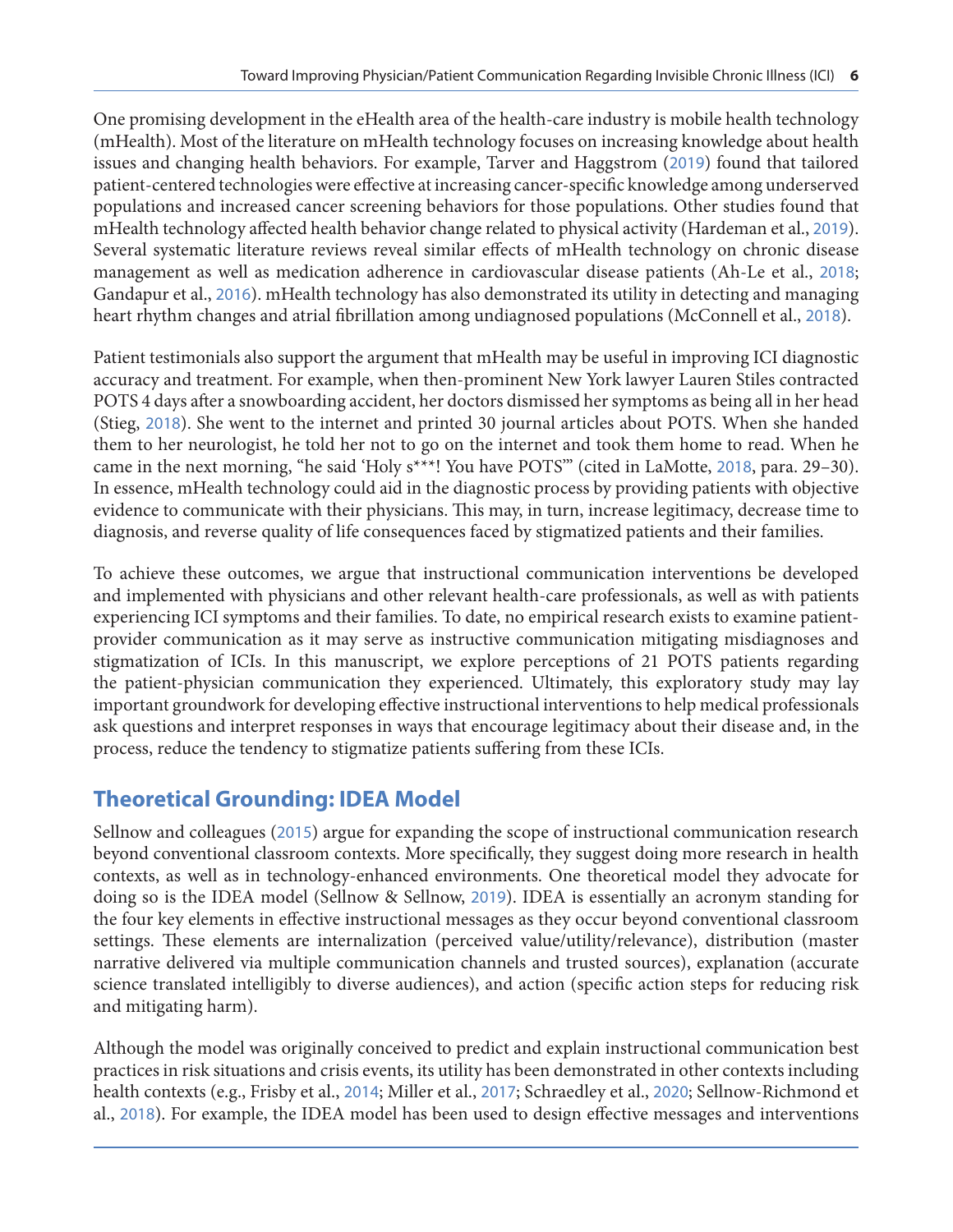that improve compliance rates around food safety, biosecurity, health epidemics and pandemics, agricultural biotechnology, as well as natural disasters and human-induced ones. We argue that the IDEA model may also serve as an appropriate framework for developing instructional interventions focused on improving patient/provider communication. More specifically, the IDEA model provides a guideline for interventions regarding the nature and impact of invisible chronic diseases (affective learning), use of mHealth to reduce misunderstandings that lead its misdiagnoses and stigmatization (cognitive learning), and reduced time required to obtain an accurate diagnosis and develop an effective treatment plans (behavioral learning).

We contend that mHealth technology may play a significant role in improving communication through instructional interventions using the elements in the IDEA model. First, it may be a fruitful resource for empirical data that motivates health-care providers to take invisible symptoms seriously. Second, patients and providers could rely on mHealth as one channel for communicating accurate science around ICIs. Third, mHealth technology presents accurate data-driven science in language that a layperson can understand, which can improve communication among patients using the resource and providers following frameworks for communicating science more successfully with patients and families. Finally, mHealth technology may serve as a resource for patients and families seeking actionable instructions while seeking diagnoses and for health-care providers to create action plans to share with patients and families.

# **Research Questions**

This study focuses on the types of messages POTS patients receive from their physicians, as well as how they interpret those messages. We were also interested in possible relationships existing among mHealth technology information and physician/patient communication regarding ICIs. Therefore, we posed the following research questions:

**RQ1a:** What messages did POTS patients receive from health-care providers as they pursued a diagnosis for POTS?

**RQ1b:** How did POTS patients interpret the messages received from health-care providers as they pursued a diagnosis for POTS?

**RQ2:** What role might mHealth technology play in improving patient/provider instructional communication interventions and effective diagnosis/treatment of invisible chronic illnesses  $(ICIs)?$ 

# **Methods**

# **Participants**

Participants included United States residents diagnosed by a physician with Postural Orthostatic Tachycardia Syndrome (n = 21). Of the 21 total participants, 15 were female, and six were male. Participants' ages ranged from 19 to 70 (mean age = 37). All participants identified themselves as Caucasian except two that identified themselves as multi-racial. These demographics align with statistics reported by the National Institute of Neurological Disorders and Stroke that 80% of the cases are diagnosed in Caucasian women aged 15–50 years (Collins, [2019](#page-15-0)).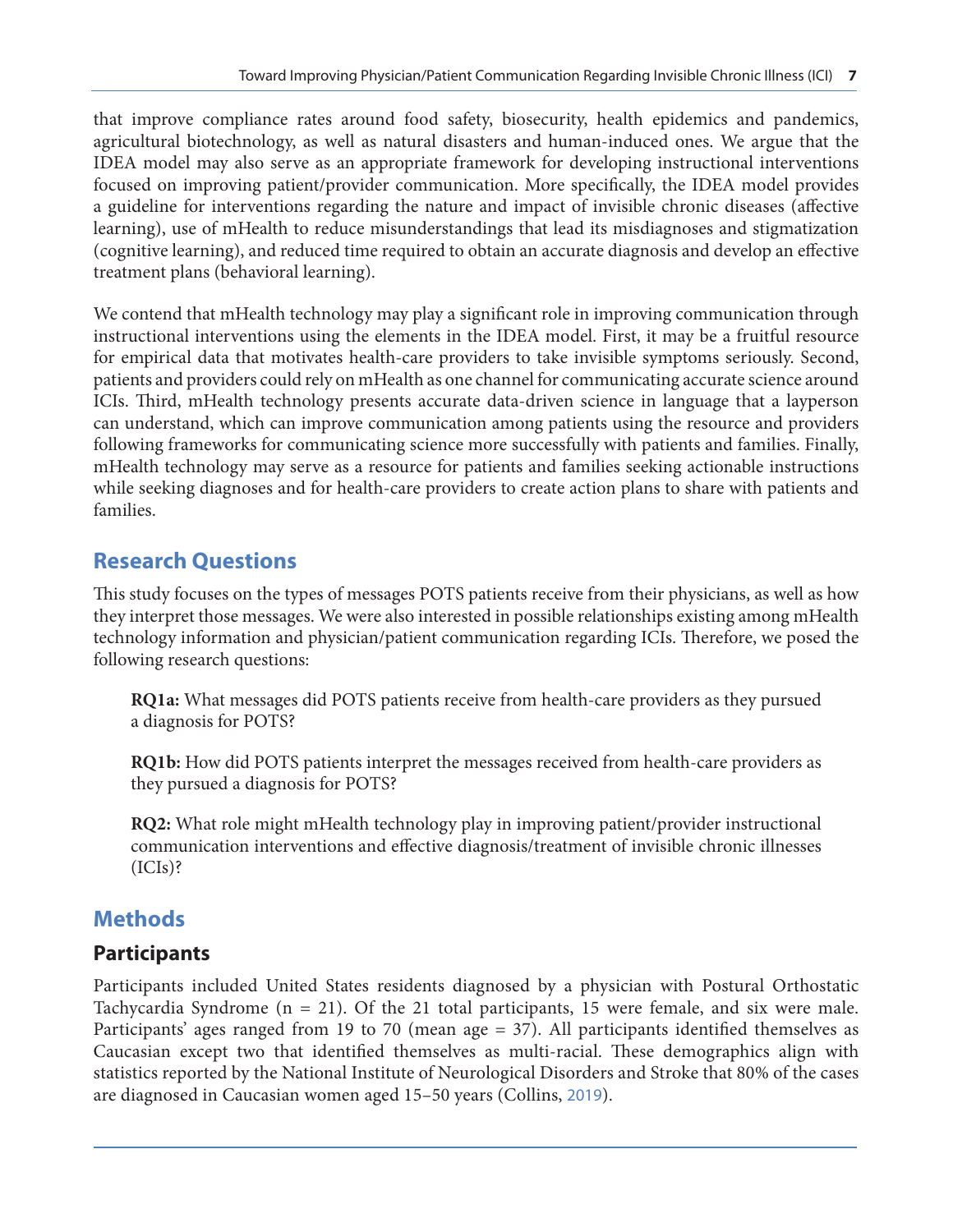Participants reported having experienced a wide range of symptoms consistent with POTS (e.g., dizziness, pre-syncope or syncope, tachycardia, gastrointestinal problems, low blood pressure, visual disturbances, circulation problems, headaches/migraines, brain fog, fatigue, shortness of breath, trouble sleeping, nerve pain). Participants also reported having seen a number of different health-care providers (some as many as 100) including primary care physicians, cardiologists, neurologists, gastrointestinal specialists, allergists, endocrinologists, pulmonologists, hematologists, immunologists, rheumatologists, geneticists, ear nose and throat specialists, infectious disease physicians, chiropractors, and pain management specialists. Finally, participants reported having numerous medical tests including extensive bloodwork, various types of imaging tests (MRIs, CT Scans, ultrasounds), EKGs, holter/event monitors, echocardiograms, electrophysiology studies, EEGs, EMGs, vision tests, allergy tests, gastrointestinal procedures (endoscopy, colonoscopy, barium swallows), skin biopsies, balance tests, sleep studies, and various autonomic nervous system function tests (tilt table test, QSART).

## **Procedures**

Participants were recruited via social media, the Research Match database, and advertisements on a large Southern public university's website. Study advertisements were approved by the university's health-care system and Institutional Review Board. Interested participants were directed to contact the primary investigator of the study. A screener was conducted with the participant via email or phone to ensure he or she had been diagnosed by a physician with POTS and was over the age of 18. Participants were also notified that they would be paid \$25 for their participation in the study. After the participant met the study inclusion criteria, a virtual interview was set up for a later date between the participant and one of three research team members.

Semi-structured qualitative interviews were conducted with participants via Zoom. Once the Zoom interview began, the consent was read to the subject, who then verbally agreed to participate in the study. Interviews were also recorded in Zoom so that they could be later transcribed. Interviews varied in length and ranged from 45 minutes to 90 minutes and produced 330 pages of transcribed data. Participants were asked a variety of questions focused on their experiences and interactions with the health-care system and health-care providers as they pursued a diagnosis for POTS. Sample interview questions included asking participants to describe when they first began experiencing symptoms they now know are related to POTS; to recall when they first saw a physician for those symptoms; to describe the communication that occurred between the physician and themselves; to list what tests, if any, the physician ordered; what aids may have been used to facilitate communication between physicians and patients; and other related questions.

# **Data Analysis**

One coder used an open coding technique to analyze the 21 interview transcripts to identify initial themes or categories (Lindlof & Taylor, [2002](#page-16-0)). The coder developed and defined a tentative codebook and met with three other coders to review the codebook. All four coders used the codebook to independently code one interview transcript. Codes for all four coders were entered into an Excel file to examine agreement among coders. Coders agreed 85% of the time. Coders met to discuss the interview and resolve any disagreements or discuss categories/themes that needed to be added to the codebook. Coders then independently coded the same additional four interview transcripts to ensure agreement about themes and items categorized within them. This is also when coders determined whether any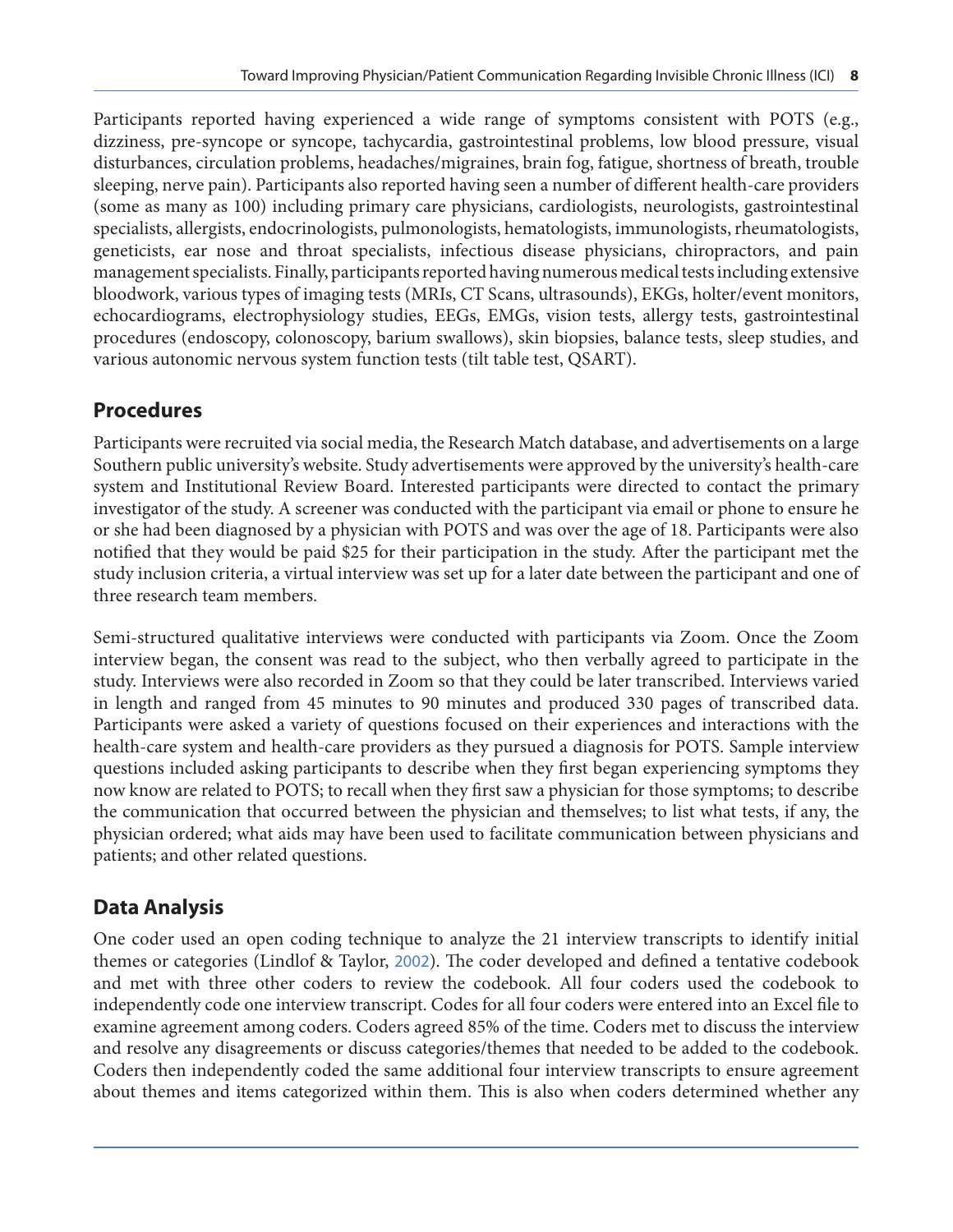new themes or categories needed to be added to the codebook. Then, each independent coder coded an additional four interview transcripts to complete the coding process for the entire sample.

### **Results**

Several themes regarding potential instructional communication intervention content emerged from the interview data. We arrange these themes under the headings of physician communication to patients, patient interpretation of physician communication, and patient information-seeking via mHealth technology. The data revealed both harmful and helpful communication by physicians. Harmful communication consisted of comments dismissing the legitimacy of the symptoms, stigmatizing the disease as a mental health issue, and attributing the symptoms to some other pre-existing condition. Helpful communication consisted of compassionate caring and validating patient symptoms as real. Patient interpretations focused on two areas: giving up and relief. Patient information-seeking focused on mHealth and is illustrated through the experience as described by two patients with POTS.

### **Physician Communication to Patients**

One theme that emerged from the data was physician communication to patients. This theme is divided further into two subthemes: harmful and helpful messages.

#### *Harmful Messages From Physicians*

**Lack of Concern.** Nearly every participant talked about physicians being dismissive about their symptoms signaling any legitimate medical condition. These comments typically occurred after medical test results came back normal or negative. For example, Ashley stated,

I mean, I probably saw 20 doctors there [medical center]. I saw a neurologist, an ophthalmologist, another cardiologist, a rheumatologist, a dermatologist, like, every doctor they had, and every single one said, 'you seem fine. All of your tests are normal. There's nothing wrong with you.'

Similarly, Ava described an experience when she could hear physicians speaking about her outside of the exam room before entering. She explained, "I could hear them, like, just saying that, you know, I thought something was wrong with me, but nothing was wrong with me." POTS patients often look healthy so physicians do not always believe something is wrong. For example, Paula discussed an interaction she had with a cardiologist and said, "He was very dismissive, and um, you know, sort of almost laughing at the fact that I was describing these symptoms. Because, I was in my twenties, I looked very healthy, and it was difficult to be taken seriously." Paula went on to say, "I would say, generally speaking, doctors don't like it when they can't come up with an answer. And, if they can't come up with an answer, eventually they're going to just wash their hands of you. So, you get pretty good at preempting that and just moving on." Essentially, participants struggled to gain legitimacy with physicians because they often did not appear sick.

Participants also expressed concern that physicians did not listen to them. For instance, Blaire exclaimed, "She [cardiologist] did not, like, she came in and wouldn't listen to me. And she never did any tests." Similarly, Blake reported: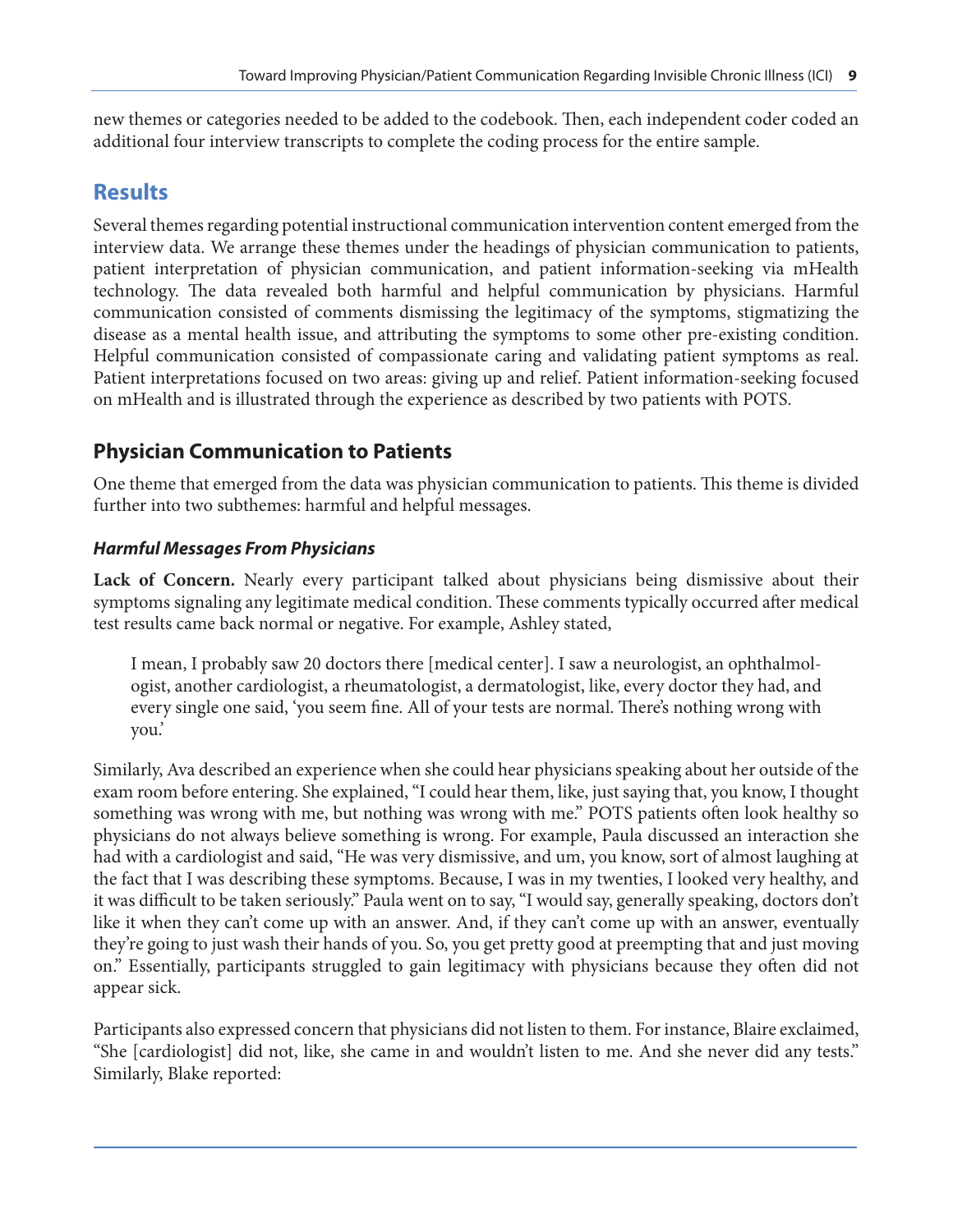They [neurologists] would definitely listen the least. So, each of them would do an MRI, which you know, is fine. That's their [neurologists'] protocol. And if they didn't really see anything from there, they almost seem to not be interested at that point. You know, either it was beyond their, you know, normal expertise or they just didn't think that it was a big enough problem.

As a result of perceiving health-care professionals as not listening or as trivializing their symptoms, participants felt misunderstood, which led some to give up pursuing an accurate diagnosis.

**Misdiagnosis.** Many participants talked about medical professionals misdiagnosing their symptoms and attributing them to something other than a physical illness. For example, many physicians attributed symptoms to a mental health issue, such as anxiety or depression. For example, Callie recalled a period of time when she saw a cardiologist during her high school years. She remembers the cardiologist speaking to her mother, "oh, sometimes children, they can just get a little anxious and scared and they just think something is wrong with them, even though it's not. There's nothing wrong." Callie went on to say,

Unfortunately, it [the experience with the cardiologist] was kind of just a prelude to what was going to happen the next couple of years. Because, I went through a lot of cardiologists where they've told me, 'oh, it's all in your head.' They've [cardiologists] told my parents, 'oh, she's just looking for attention and that's why she's passing out.'

Similarly, Ava described seeing a cardiologist and said, "I think he [cardiologist] just did an EKG and that was it. And then he said everything was fine. So, he put me on some, like, anxiety medication—he said it [symptoms] was like anxiety and depression." Joyce described her journey through the healthcare system and stated,

Throughout all this [seeing various physicians] I'm getting a lot of mentions of depression and anxiety. So, I went to see a psychiatrist to get an assessment, just so I would know. And, I could also have that information to provide to other doctors. It'd be nice to have something to show them.

Katie had a similar experience with a primary care doctor that made her visibly emotional during the interview. She said, "He literally said, 'there's nothing wrong with you. We've tested everything. Here's a, you know, referral to see the psych department and a prescription for benzos [benzodiazapines].'"

Many participants in this study felt like Joyce did, in that they needed to prove that they did not have a mental health issue with each physician they saw.

Although both male and female participants experienced physicians attributing their symptoms to a mental health issue, females experienced this more often especially during an initial visit (during an emergency room or primary care physician visit for example) than males did. During initial visits, physicians tended to attribute male participants' symptoms to other issues, as described below.

Often, participants' symptoms were attributed to other issues, such as obesity, exhaustion or stress, or some other physical issue. Although women experienced some of these attributions, men were more likely to experience them. For instance, Blake discussed his initial visits with three different general practitioners and stated, "they [physicians] would say things that were just so generic. They would all go, 'you know, it's chronic fatigue or you know, you're just out of shape or something.'" Similarly, Blaire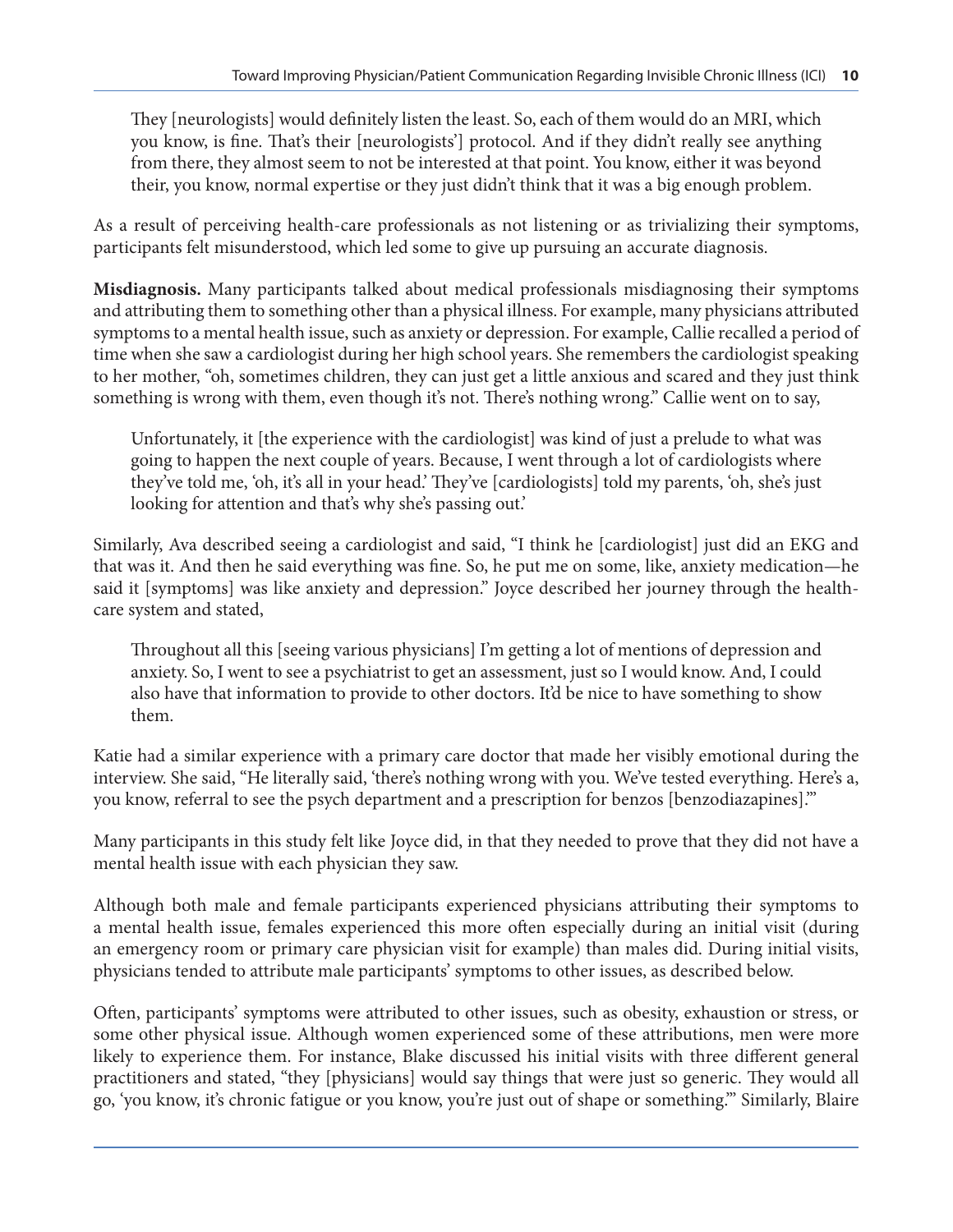noted when visiting with her cardiologist, "she [cardiologist] came in and 100% assured me that I don't have POTS and I should look into losing like 10 pounds. What she saw was just like, my body type, which I didn't need to lose 10 pounds. It was just a very long appointment for no reason."

Physicians also attributed males' symptoms to exhaustion or stress. For instance, Eli described an experience when he passed out in a motel room while traveling for work. He said,

I got real lightheaded. And the next thing I know, I'm laying sideways in a motel room, and 45 minutes later, the maid calls an ambulance for me. I couldn't move a muscle in my body, except for my eyes. When I got to the hospital, the doctors wrote it off as exhaustion because of the number of hours I was working.

Eli went on to describe the second time he passed out, during a vacation. He recalled, "I knew I wasn't exhausted then. So I made an appointment with my family doctor. My family doctor wrote it off as vasovagal syndrome. You know, that was just another answer. And another week went by and I was back on the road [for work]."

Both male and female participants reported physicians dismissing their symptoms. However, female participants' symptoms were attributed to mental health issues more often than male participants. Also, male participants' symptoms were more often attributed to other issues, such as obesity, stress, or exhaustion. Although participants in this study overwhelmingly described harmful messages from physicians, all of them did eventually find their way to a diagnosis. During this process, most at least had one positive experience with a physician.

#### *Helpful Messages From Physicians*

**Listens and Validates or Believes the Patient.** Participants appreciated when physicians listened to their concerns and allowed the participants to have a voice in their own care. For instance, when Blaire was speaking about the neurologist who eventually diagnosed her, she said,

He usually doesn't make me do things that make me super uncomfortable. So, it's really nice to have that kind of choice. Where if I say, 'I don't want to do that; it's not of great value to me,' he just was like, 'Okay. Your boat, you steer it.' He's definitely been my rock through the whole thing.

Ava also described positive communication behaviors that one of her physicians exemplified,

Whenever it is time to like, sit and listen, he [cardiologist] does that. And so, the way, so his, the tone of his voice. He sits there and listens and soaks everything in. You can just tell, when you're talking to him, you can just tell he's soaking everything in, and like, trying to think of the best way to help. He's so sweet. You get to see it in his face.

Katie also eventually found a physician who listened. She stated, "So, um, the DO [doctor of osteopathy], I felt was the first person who actually allowed me to tell my story, um, and like, here are all the things wrong with me." Katie went on to describe her experience with that physician and stated, "it was the first time in that decade that I felt somebody was like, 'I'm listening to you. You're right. I admit that I can't help you and am sending you to someone else."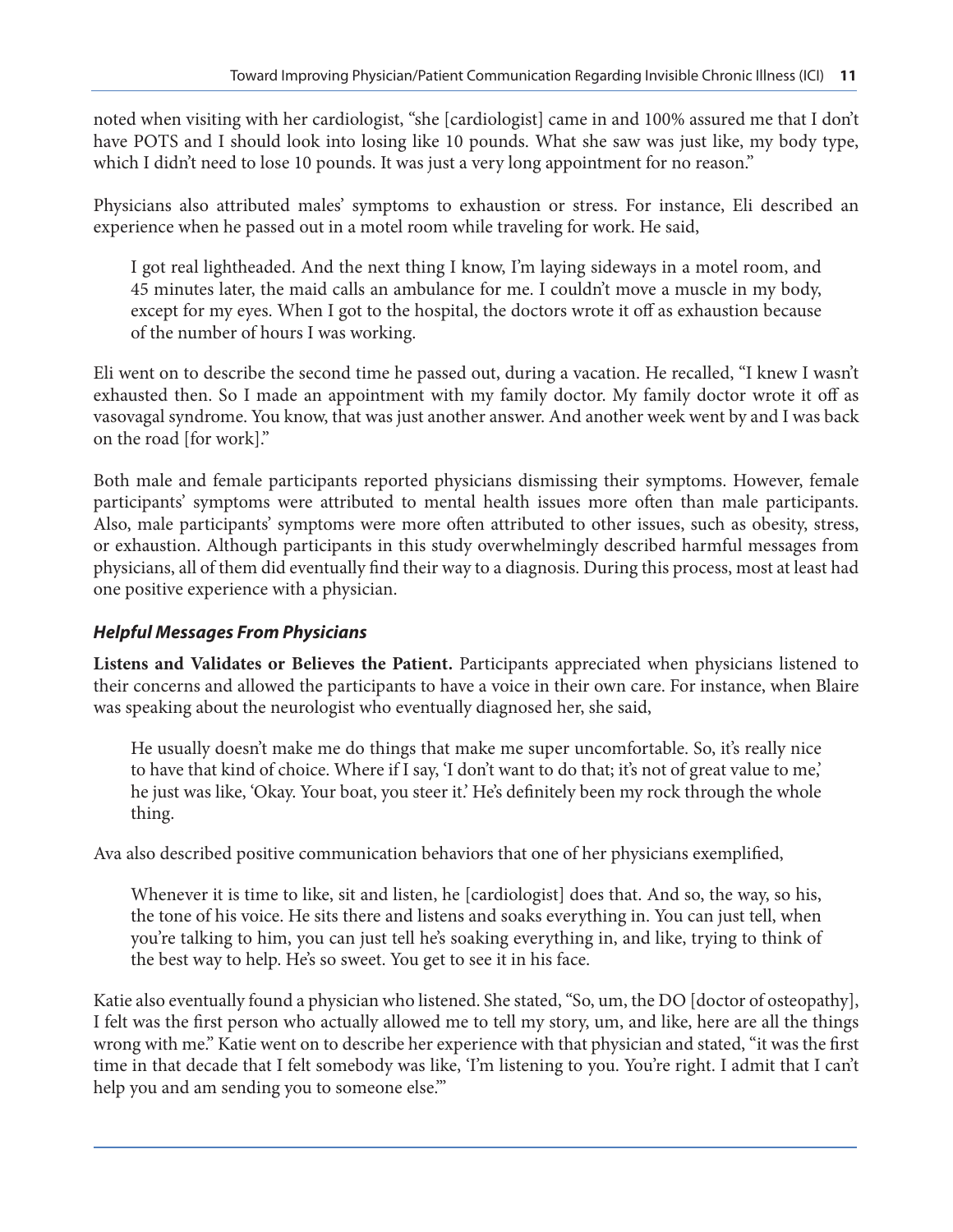It was very important for participants to feel like their physicians believed them. Many found that experience relieving or validating. For instance, Igor discussed his childhood pediatrician and explained,

He didn't really have any background in this [POTS] but he never, never wavered in believing that you know, everything I was saying was really what I was experiencing. He never suggested psychological treatment. He referred me to the doctor that eventually made my diagnosis.

Igor went on to suggest that physicians should "put their egos aside and accept that the person who has the most insight into what is happening is the patient." Participants appreciated physicians who listened and believed them but they also appreciated when they felt like physicians cared for them, even if they could not help them achieve a diagnosis.

**Caring and Responsive.** Participants also really appreciated when they perceived physicians cared about them, even if they were not certain what the problem was. For instance, Callie spoke about one of her physicians and said,

I absolutely loved that doctor. He was a really caring guy, really respectful, very knowledgeable as well. And he was able to put things in a vernacular that I could understand. But, he was respectful enough to know that, since I knew enough about my health at that point, that he could tell me things that normal doctors wouldn't.

Eli also described a positive experience he had with one caring physician. Specifically, he stated,

The only one, and this is the honest truth, the only one that actually cared, and was willing to figure out what was wrong with me was Dr. [name of physician]. He did not give up on me until he figured it out. All the other ones just went through their, you know, went through their spiel and wrote ya off and sent you on your way.

Ava described specifically asking for a physician that she knew to be caring. She recalled,

I personally asked for Dr. [name of physician] because I knew that he was, he cared, and that, he like, he really just genuinely cared about his patients. He would always take the time to listen and you know, he had very good bedside manner.

Although many physicians were helpful to the participants in meaningful ways, harmful messages from physicians were often very challenging for participants in ways that negatively affected their journeys through the health-care system.

#### *Participants' Interpretation of Physician Communication*

Not surprisingly, participants experienced many positive and negative emotions related to the messages they received from physicians. For instance, participants often gave up on seeking a diagnosis as a result of messages they received from their physician. However, participants often felt validation from physicians as well. These themes are described in more detail below.

**Giving Up and Questioning Self.** As mentioned earlier, participants in this study often spent years seeking a diagnosis to explain their symptoms, only to face their physicians not listening to them, being dismissive, or attributing their symptoms to a mental health or other issue. As a result, participants often gave up on the process. For example, Callie stated,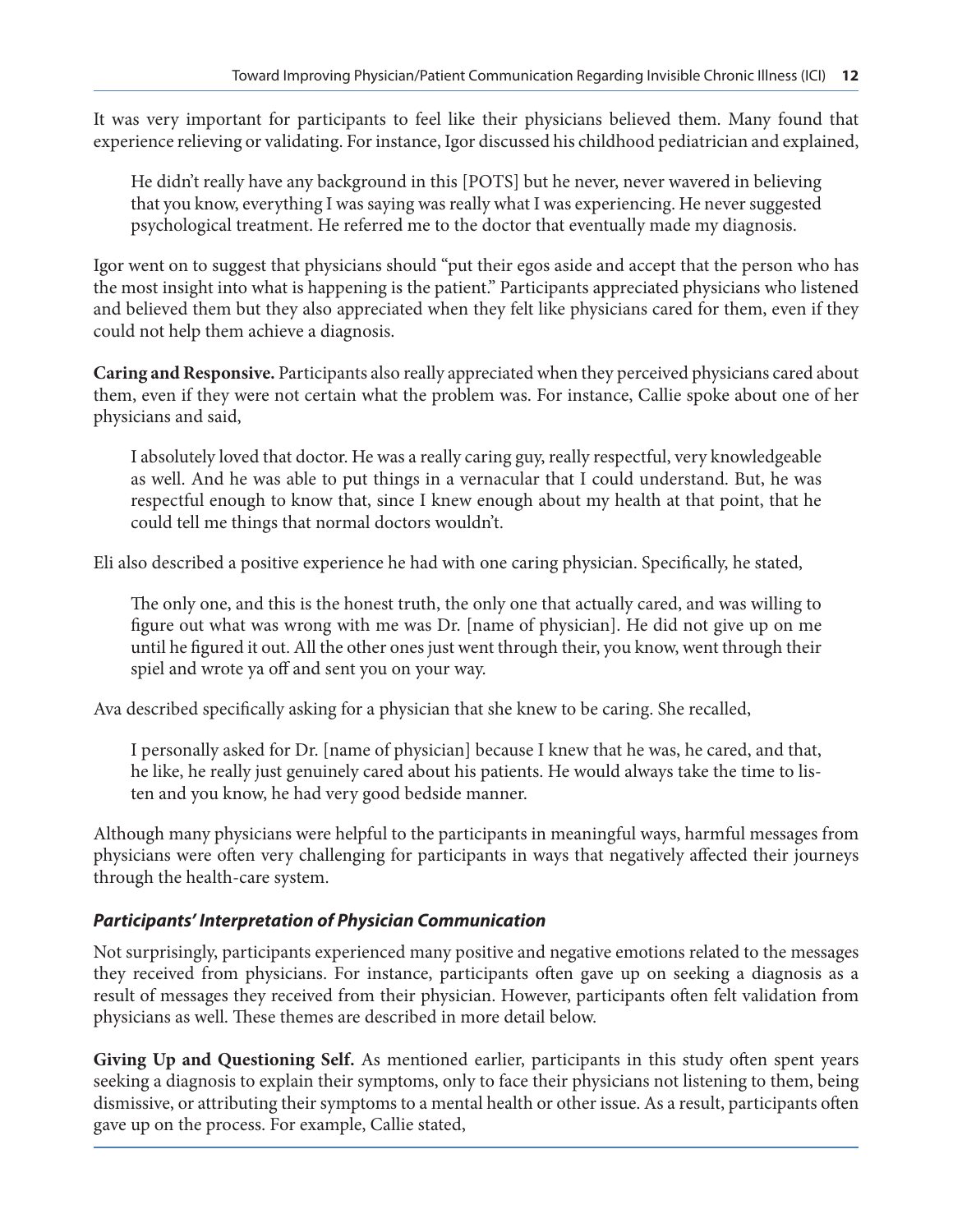I actually stopped seeing doctors about my condition and I was lying to my mom and not telling her that I was passing out, because no one was helping. So, like, I'd pass out at school and they're [school officials] like, 'well, you know, your parents know about this?' I'm like, 'oh yeah, you know, my parents know it's pretty normal.' And I just wouldn't tell my mom when I got home.

Similarly, after hearing physicians dismiss her condition outside of her exam room, Ava said,

I actually got my feelings hurt by that, and I was just like, I'm not gonna say anything to anybody anymore. I'm just going to forget about it. So, I kinda let it, I kind of just brushed it [symptoms] off for awhile.

Katie was also emotional when she described a physician referral to see a psychiatrist (described earlier in this manuscript). She stated, "And that was, you know, probably the most influential doctor who led me to stop seeking treatment."

Participants often described sadness or frustration over the process. For instance, Eli mentioned having a conversation with his wife. He said,

After about the fifth or sixth year [of seeking a diagnosis], I'd just gotten so depressed with it all. I told my wife, 'I'm not going to any more doctors. I'm done.' And then I went for, I don't know, maybe a year and a half, and it [condition] started getting worse. And that's when I went back to the doctor. I probably cycled through 20–25 doctors.

Participants did not just give up after several negative meetings with physicians. They even questioned their own sanity. For example, after being misdiagnosed multiple times by different physicians, often with a mental health issue, Laura said,

I had many doctors suspect that [mental health problem], although none of them were psychiatrists. So, I actually went to a psychiatrist. So, like, maybe I am losing my mind, you know? You have enough people telling you that, you start to internalize it and believe maybe this is what's happening to me.

Ava described a similar feeling after seeing many physicians that attributed her symptoms to anxiety and depression. She said, "I didn't even want to try, cause I was like well, maybe I am crazy. Like, maybe there isn't anything wrong with me, you know?" Although messages from physicians often left participants feeling defeated, participants felt relieved when they were listened to or diagnosed properly by their physicians.

**Validation or Relief.** Participants often felt a sense of validation or relief when they finally found someone who could help them or who believed them. For example, Katie explained her experience with an integrative medicine specialist,

He's like, 'people come to see me all the time who have been mentally and emotionally damaged by doctors telling them there's nothing wrong with them, when there's obviously something wrong with them. So many people come to me with this exact story. It's terrible.' It made me feel heard and seen.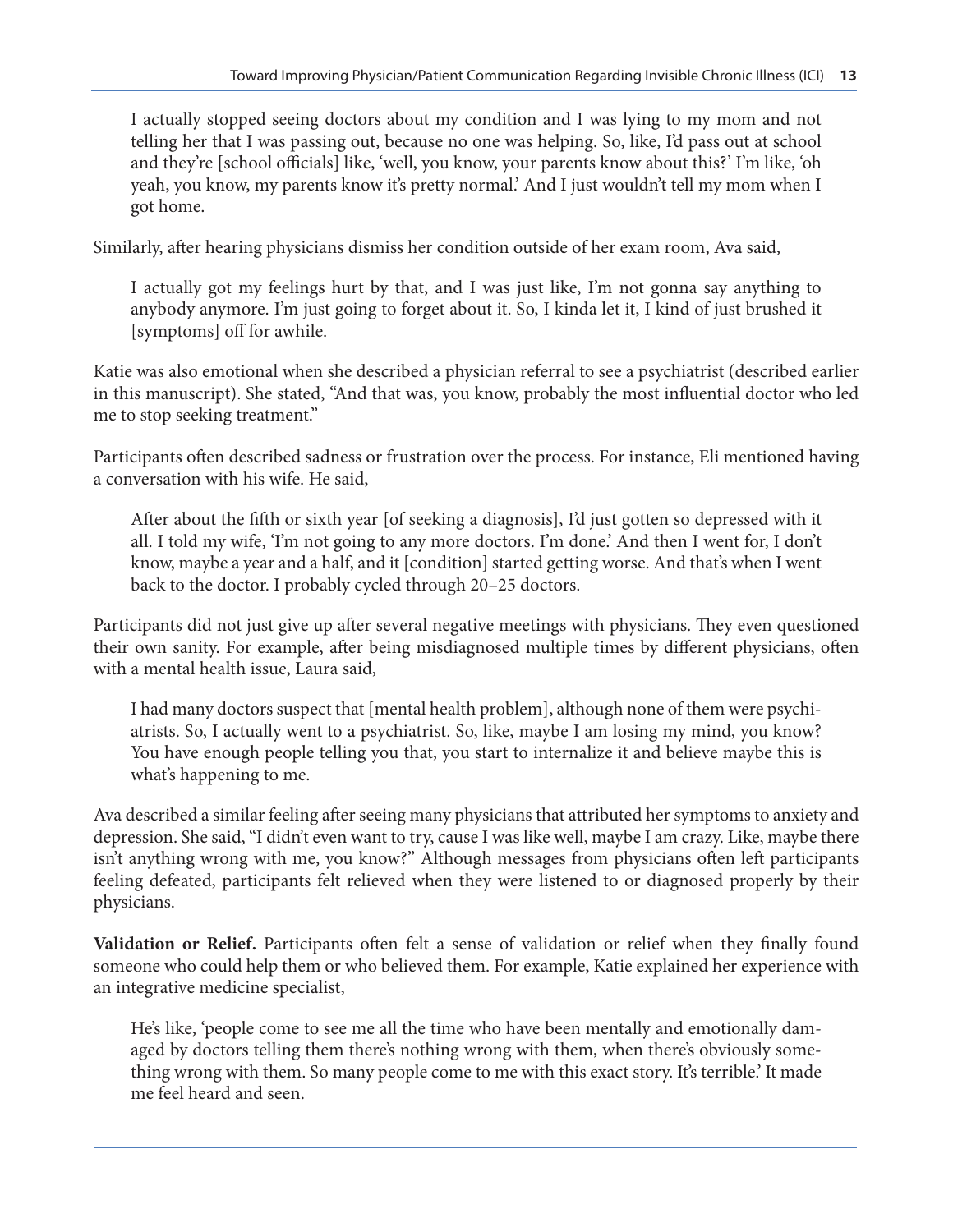Angela also described a positive interaction with the physician that diagnosed her. She recalled,

He basically asked me to tell my story from the beginning. [He] listened to all of it, validated everything I was saying. He said, 'yeah, I'm pretty sure you have POTS, it sounds like you have POTS.' It was amazing. It was like a breath of fresh air.

Because participants often felt the need to "prove" their illness to their physicians, many tried to find aids that helped them communicate with their physicians so that the physicians would listen and believe them.

#### *Patient Information Seeking Via mHealth Technology*

One theme that resulted from this study was participants' use of mHealth technology and its perceived impact on their diagnostic processes. More specifically, during two of the 21 interviews, participants discussed their use of mHealth technology and its perceived impact on each of their diagnostic processes. The two case studies described below highlight how mHealth technology may aid patients in obtaining a diagnosis and achieving legitimacy with their physicians more quickly than their peers. Participants' names have been changed to protect confidentiality.

**Case Study 1: Amy.** Amy is a 28-year-old Caucasian female who began experiencing symptoms of POTS in August 2017. She is physically fit and enjoys running for exercise. Amy purchased a Fitbit a few years prior to the onset of her symptoms because she enjoys running and wanted to track her heart rate. Amy had just completed a half marathon when she began noticing symptoms of POTS. She noticed that her resting heart rate was much higher than it typically was. Her resting heart rate was 160 bpm and would increase from there when she ran for exercise. Amy also began feeling badly even after light exercise. She experienced cramps, problems with her balance, and brain fog.

Amy showed many of the graphs of her heart rate from her Fitbit to her primary care physician to demonstrate her higher than normal heart rate. Amy's primary care physician became very invested in her case and referred her to several specialists, including a neurologist and cardiologist. Those specialists ordered several tests for Amy, including bloodwork, an MRI brain scan, a Holter monitor test, stress test, and balance test, among many others. Many of Amy's tests came back normal, except her Holter monitor test, which showed anomalous tachycardia as well as her balance test, which confirmed her balance challenges. Amy eventually saw a dysautonomia specialist who diagnosed her officially with POTS. Although it took 2 years for Amy to be officially diagnosed with POTS, she believes that the initial data from the Fitbit she provided to her primary care physician expedited the process for her. For example, in her interview, Amy said,

I think it helped a lot that I brought actual data to back up the things I was saying. It wasn't just me walking in saying, 'I feel like crap a lot.' I had graphs with my heart rate data compared to my, like, running speed, and it just showed this really sharp incline.

Unlike other study subjects, Amy reported that her primary care physician never mentioned anxiety and/or depression to her as a possible cause of her symptoms. Amy attributes this directly to the data she acquired from her Fitbit that demonstrated her high heart rate and heart rate fluctuations. She went on to say, "So, that was kind of hard for them [health-care providers] to say, 'Oh, it's all in your head,' or, 'Oh, that's anxiety.' Like, um, you know. It's hard to argue with the graph." Amy's Fitbit provided some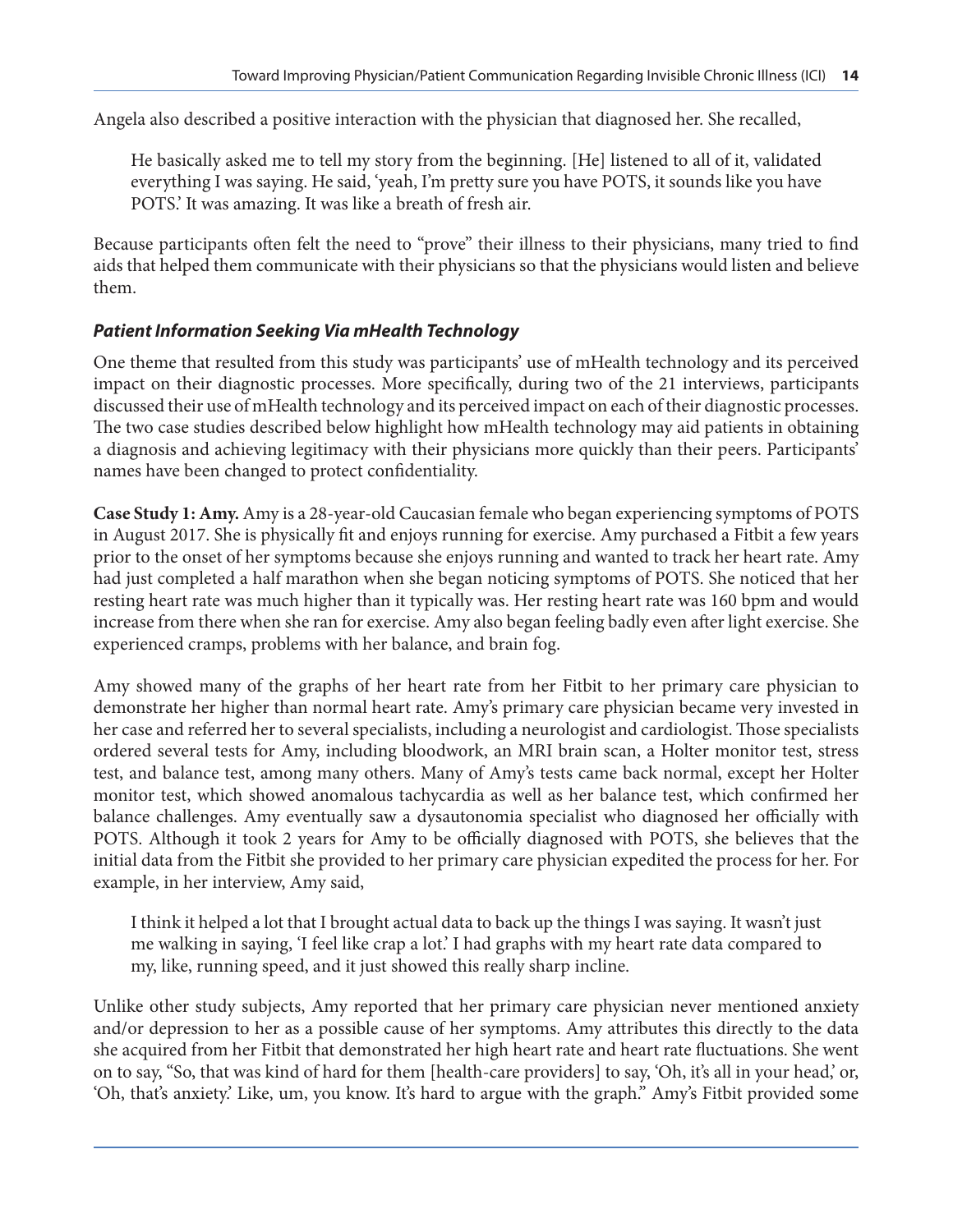objective data for her to give to her physician. In sum, Amy believes this decreased the amount of time it took her to achieve a diagnosis for her symptoms and does not know if she would have a diagnosis today without the Fitbit.

**Case Study 2: Alan.** Alan is a 28-year-old Caucasian male who serves in the military. Alan first began experiencing symptoms as a teenager when he passed out unexpectedly. He still experiences dizziness upon standing, low endurance, and struggles with his military training. He began paying attention to his heart rate because his smartwatch indicated his heart rate stayed in the maximum range for too long. His resting heart rate stayed at about 115 bpm and it would increase up to 200 bpm during exercise and would stay in that range for too long. Alan used an app on his smartwatch called Samsung Health and he was able to read American Health Association information about prolonged increased heart rate. During his interview, Alan stated,

I've noticed my heart rate was, like, in the maximum range. So every time we'd [military] go out and do a run, cause we run like three to four times a week. My heart rate would be anywhere from 185 up to 200 beats a minute, like during the run. And they [smartwatch] even have a section on the App they call like Samsung Health I think, [which] is what I was using. And according to the American Heart Association, you're not supposed to be staying in your max heart rate for very long because it causes like long term stress on your heart. And so that's why I'm like, okay, I should probably talk to somebody about this.

Alan finally spoke to a physician about his symptoms in 2017. He showed the physician screenshots from his smartwatch that demonstrated the types of exercises he engaged in and how long his heart rate stayed in the maximum range. At first, his physician did not take his symptoms very seriously and attributed the high heart rate to a medication Alan was taking. However, after looking at Alan's screenshots again, the physician agreed that Alan's symptoms were not normal. Alan explained that his physician said, "Okay, this is pretty weird." Alan continued and stated, "like, he [physician] finally admitted [that there was a problem] during that appointment, so he wrote me a referral to go see a cardiologist." Alan saw two cardiologists and two neurologists and endured several tests, including bloodwork, an ultrasound of his heart, an MRI, a stress test, and a tilt table test. It took 2 years for Alan to obtain a diagnosis but eventually a neurologist diagnosed Alan with POTS based on his tilt table test results.

Both participants obtained a POTS diagnosis within 2 years of their initial visit with a physician. The average time to diagnosis for the total sample in this study was approximately 5 years. This is consistent with previous studies conducted on POTS patients. As mentioned earlier, participants' average time to diagnosis in the large POTS study conducted by Shaw and colleagues ([2019](#page-17-0)) was 4 years. One of the primary differences among the two cases described in this manuscript from other participants in the same study was the use of mHealth technology to aid the participants in their diagnostic journey.

Participants in this study described grueling symptoms that fueled often years-long journeys through the health-care system to achieve diagnoses. It seems that messages from physicians can leave patients feeling stigmatized and affect their journeys through the health-care system. In those cases, mHealth technology may help patients gain legitimacy with their physicians and assist them in achieving a diagnosis. Messages from physicians can also be helpful to patients as they navigate the health-care system. Better training for both patients with ICIs and physicians treating patients with these potential diagnoses may result in positive experiences for patients and physicians alike.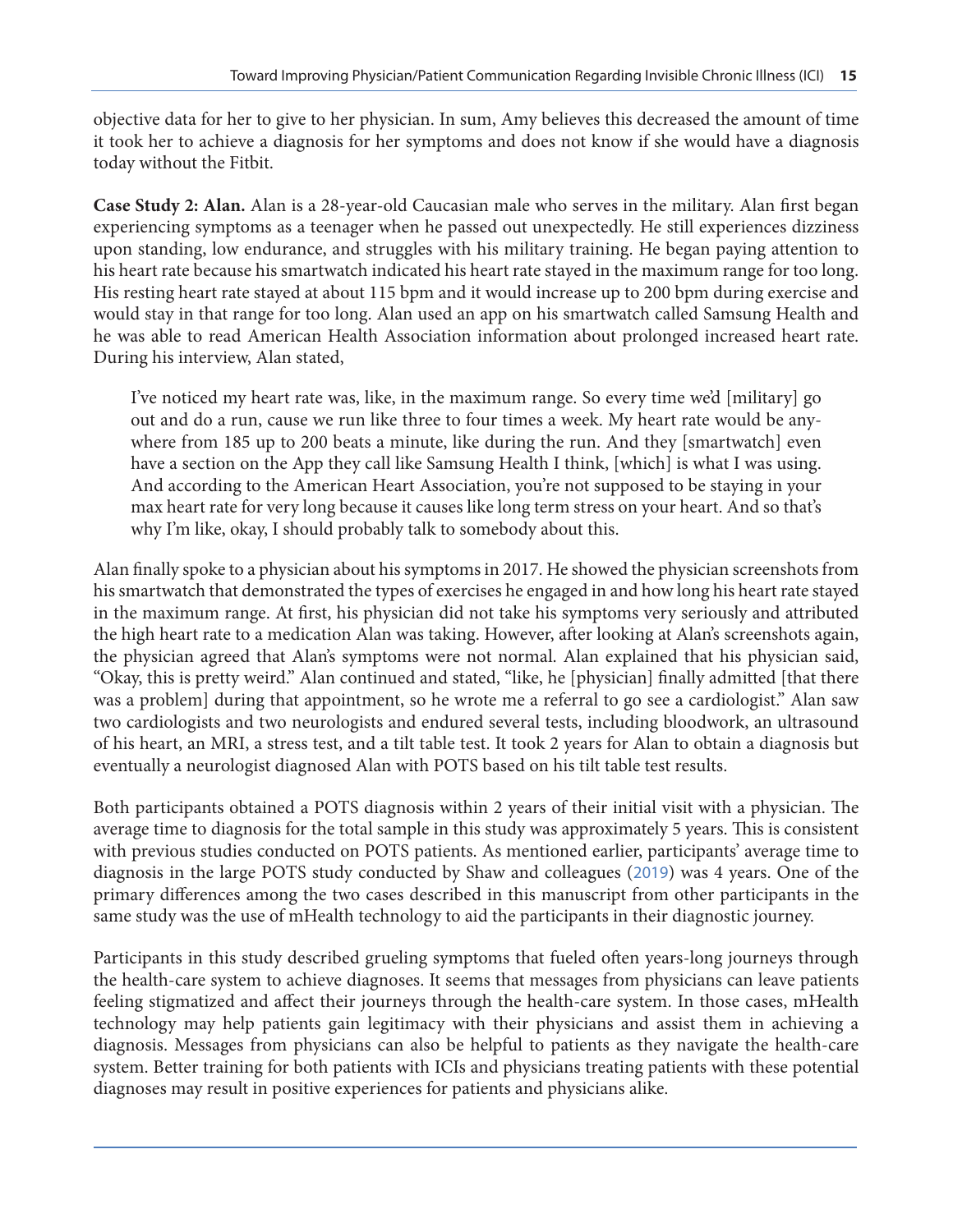# **Discussion**

Although patient/provider communication is improving through research and professional development programs, results from this examination reveal several important conclusions. First, physician communication continues to be ineffective based on patient expectations, perceptions, needs, and desires. This conclusion confirms Thorne and colleagues' ([2004](#page-17-0)) claim that perhaps the most serious challenge comes in the form of failed communication based on misperceptions among health-care providers who refuse to consider these invisible diseases legitimate physical illnesses. Consequently, nearly 20 years later, we continue to struggle with obtaining accurate and timely diagnoses of these "serious, complex, and often debilitating" medical conditions (Allen, [2008](#page-15-0), p. 289). Our results revealed that ICI patients continue to spend on average 5 years pursuing an accurate diagnosis and treatment plan. This extends the IDEA model theoretical perspective to suggest that, much like novel diseases (e.g., COVID-19), one must explain science in terms of both what is known and unknown, as well as what is being done to find out (Sellnow & Sellnow, [2019](#page-17-0)). Such transparency would avert health-care providers from sharing misinformation and the negative consequences of doing so.

Second, most ICI patients are misdiagnosed by medical professionals who continue to claim the symptoms are psychosomatic or "in the patient head" (Allen, [2008](#page-15-0), p. 289). This is particularly troubling because these misdiagnoses may lead to patient's doubting themselves and even giving up the search for an accurate diagnosis and treatment. This stigmatization of ICI patients may, in turn, adversely affect self-concept and esteem, as well as patient/family quality of life (Csecs et al., [2020](#page-15-0); Larun & Malterud, [2007](#page-16-0)). This study supports Yang and colleagues ([2007](#page-17-0)) argument that stigma is "a social, interpretive, or cultural process" that threatens "what is most at stake for actors in a social world," that is, "lived value" (p. 1524).

Third, results of this study extend existing research by exposing the positive affect when patients believe health-care providers are truly listening and sincerely believing them and their stories. Participants concluded that these providers genuinely cared about them, which softened the blow of having to pursue additional testing. The IDEA model of effective instructional risk and crisis communication purports that demonstrating compassion through effective listening is critical to success (Sellnow & Sellnow, [2019](#page-17-0)). Conclusions from this study extend that theory to health-care diagnosis and treatment of invisible chronic illnesses (ICIs).

Finally, when used appropriately, mHealth technology may save time, money, and frustration for both health-care providers and patients by tracking symptoms in real time. The patients in this study reported, on average, about 5 years of testing before reaching an accurate diagnosis. However, the two patients (Amy and Alan) that reported using mHealth devices (Fitbit, smartwatch) achieved accurate diagnoses and treatment plans in less than half the time. More specifically, both participants had a POTS diagnosis a full 2 years sooner than the average for most POTS patients (Shaw et al., [2019](#page-17-0)). It seems plausible that the objective data provided by participants may have contributed to physician perceptions of medical legitimacy and, thus, reduced time to diagnosis for these participants. A shorter time to diagnosis could also improve other health outcomes such as stress and financial burden. These findings have several implications for future work in this area.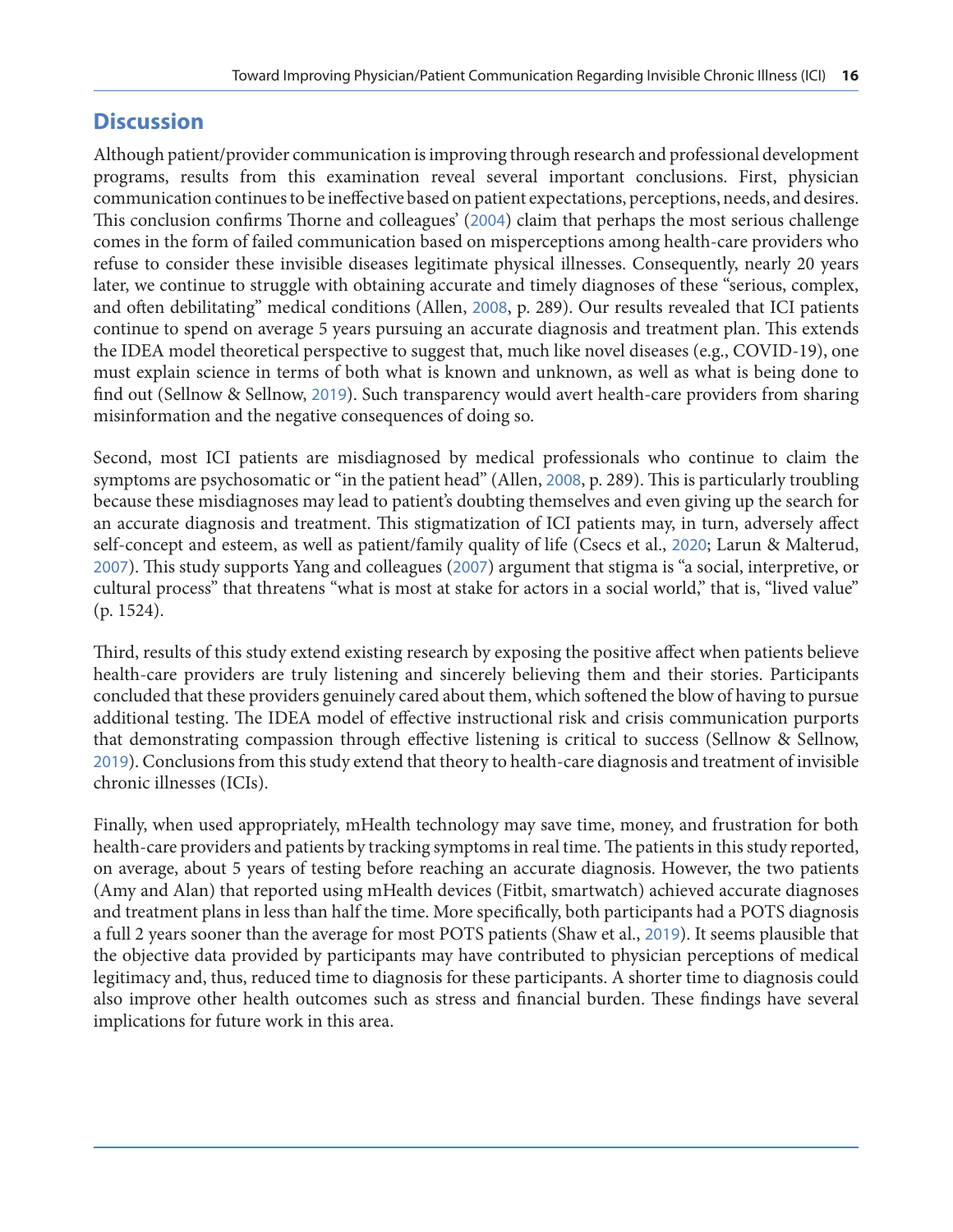### **Implications**

Results from this study illustrate the role health communication interventions could play to improve outcomes for both patients and providers dealing with ICIs. Clearly, reducing the time it takes to confirm an accurate diagnosis of these invisible diseases ought to be a primary goal among health-care providers. However, results of this study confirm research pointing to improved communication may play a vital role in doing so. Although research has suggested doing so, a gap remains in moving these recommendations to applied practice (e.g., Brennan & Creaven, [2016](#page-15-0); Jones et al., [2009](#page-16-0); Kralik et al., [2005](#page-16-0)).

One theoretical model that could fill this gap is the IDEA model for effective instructional risk and crisis communication (Sellnow & Sellnow, [2019](#page-17-0)). To clarify, the internalization component of the IDEA model illustrates the role of conveying care and compassion to motivate participants to trust spokespersons (Sellnow & Sellnow, [2019](#page-17-0)). Regarding ICIs, providers could learn to begin by asking patients to share their stories, engaging in active listening, and responding that they believe patients are suffering from a medically legitimate condition that is difficult to diagnose because many of the symptoms are unobservable and immeasurable (Donoghue & Siegel, [2000](#page-15-0)). The explanation component argues that accurate science needs to be shared transparently in terms of what is known, unknown, and being done to find out, as well as translating information intelligibly to disparate publics. Patients can learn to use mHealth technology to collect empirical data in real time, which can be shared with their health-care providers. Providers can learn strategies to encourage patients to use mHealth technologies through well-designed actionable instructions.

In fact, the World Health Organization held a summit in Cape Town in 2011 and recommended creation of a "national eHealth development toolkit" that would include a section on "global mHealth best practice" (Kay et al., [2011](#page-16-0), p. 69). If designed and implemented effectively, such instructional communication interventions could improve perceived legitimacy among health-care providers and reduce stigmatization of ICI patients. By making mHealth technology instruction a key component of these interventions, it is plausible that time required to obtain an accurate diagnosis could be reduced substantially and patient quality of life could be improved sooner (Donoghue & Siegel, [2000](#page-15-0); Kavi et al., [2016](#page-16-0); Thorne et al., [2004](#page-17-0)). Other researchers that have observed the issue related to legitimacy for patients with ICIs have also discussed the need for improved training for health-care providers.

#### **Limitations and Suggestions for Future Research**

The present study was exploratory in nature and based on a small sample size. Although the experiences of the 21 participants in this study provide important insights into this topic, studies that include larger and more diverse samples would be useful in moving this research trajectory forward. Also, because the study participants were recruited only from social media support groups and a university healthcare studies website, we can assume that all were actively seeking information related to POTS. It would be helpful to expand the sample to include POTS patients that are not motivated to actively seek information about the ICI. Finally, this present study focused on the potential uses of mHealth technology among POTS patients. However, recent research reveals that COVID-19 "long-haulers" are experiencing POTS-like symptoms (Nguyen, [2020](#page-17-0)). mHealth technology should be examined as it may function in other health conditions that are novel, difficult to diagnose, and in many ways unobservable and immeasurable.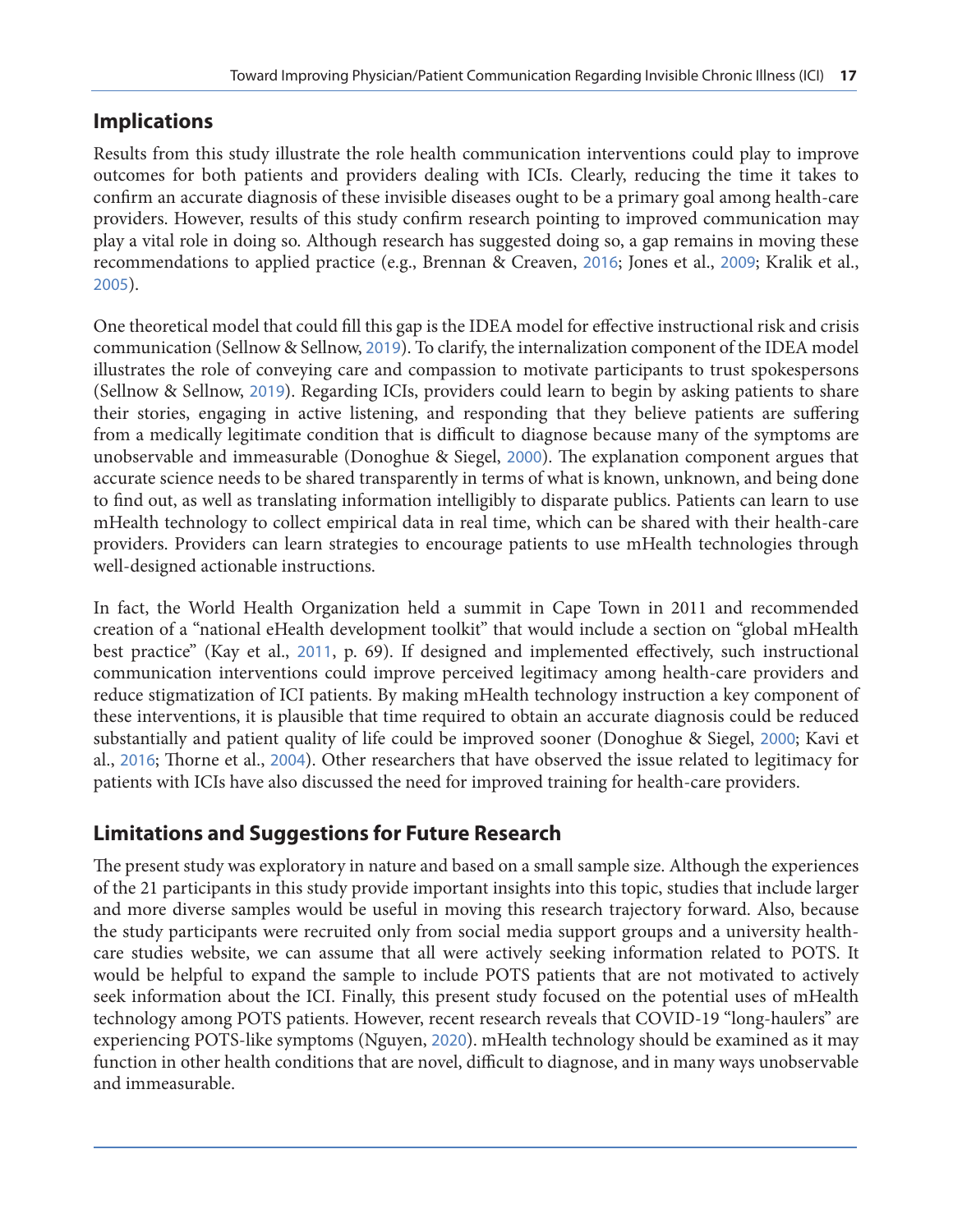### <span id="page-15-0"></span>**Conclusion**

Individuals who suffer from invisible chronic illnesses (ICIs), such as many autoimmune disorders, chronic pain, fibromyalgia, epilepsy, and postural orthostatic tachycardia syndrome, often struggle for years to obtain an accurate medical diagnosis. Because the symptoms of these complex medical conditions are unobservable and immeasurable using existing procedures, health-care providers often conclude that the symptoms are psychosomatic rather than illustrative of a legitimate medical condition. Consequently, patients report feeling invisible and stigmatized as imagining the symptoms in their heads. Accordingly, patients and their families suffer from diminished quality of life for years.

Conclusions from this study are encouraging, however, in that they point to the potential of instructional communication health interventions based on the IDEA model theoretical framework as a best practice to address these challenges. Interventions would focus on improving communication via internalization (e.g., listening, believing, compassion/care), distribution (e.g., in-person, synchronous online webinars and chat rooms, asynchronous web-based modules), explanation (e.g., accurate science about what is known, unknown, and being done to find out, as well as translated intelligibly), and action (e.g., specific instructional action steps for using mHealth technology to collect empirical data that may inform speedier diagnosis). As a result of such instructional interventions, patient-provider communication could be improved and mHealth technology be utilized not just as a cool gadget but as a useful tool for tracking symptoms in real time, enriching health-care practice, improving patient quality of life, and saving lives.

# **References**

- Ah-Lee, J., Choi, M., Lee, S. A., & Jiang, N. (2018). Effective behavioral intervention strategies using mobile health applications for chronic disease management: A systematic review. *BMC Medical Informatics and Decision Making*, *18*(12). <https://doi.org/10.1186/s12911-018-0591-0>
- Allen, P. R. (2008). Chronic fatigue syndrome: Implications for women and their health care providers during the childbearing years. *Journal of Midwifery & Women's Health, 53*(4), 289–301. [https://doi.](https://doi.org/10.1016/j.jmwh.2007.12.001) [org/10.1016/j.jmwh.2007.12.001](https://doi.org/10.1016/j.jmwh.2007.12.001)
- Beletsky, V., & Mirsattari, S. M. (2012). Epilepsy, mental health disorder, or both? *Epilepsy Research and Treatment*, *2012* (163731). <https://doi.org/10.1155/2012/163731>
- Brennan, K. A. M., & Creaven, A. M. (2016). Living with invisible illness: Social support experiences of individuals with systemic lupus erythematosus. *Quality of Life Research*, *25*, 1227–1235. [https://doi.](https://doi.org/10.1007/s11136-015-1151-z) [org/10.1007/s11136-015-1151-z](https://doi.org/10.1007/s11136-015-1151-z)
- Collins, F. S. (2019). Postural orthostatic tachycardia syndrome (POTS): State of the science, clinical care, and research. *National Institute of Neurological Disorders and Stroke*, *U.S. Department of Health and Human Services*. [https://www.nhlbi.nih.gov/sites/default/files/media/docs/NIH%20RTC%20on%20](https://www.nhlbi.nih.gov/sites/default/files/media/docs/NIH%20RTC%20on%20POTS_Final.signed.pdf) [POTS\\_Final.signed.pdf](https://www.nhlbi.nih.gov/sites/default/files/media/docs/NIH%20RTC%20on%20POTS_Final.signed.pdf)
- Csecs, J. L., Iodice, V., Rae, C. L., Brooke, A., Simmons, R., Dowell, N. G., Prowse, R., Themelis, K., Critchley, H. D., & Eccles, J. A. (2020). Increased rate of joint hypermobility in autism and related neurodevelopmental conditions is linked to dysautonomia and pain. *medRxiv*. [https://doi.](https://doi.org/10.1101/2020.09.14.20194118) [org/10.1101/2020.09.14.20194118](https://doi.org/10.1101/2020.09.14.20194118)
- Donoghue, P. J., & Siegel, M. E. (2000). *Sick and tired of feeling sick and tired: Living with invisible chronic illness* (new ed.). W. W. Norton & Company.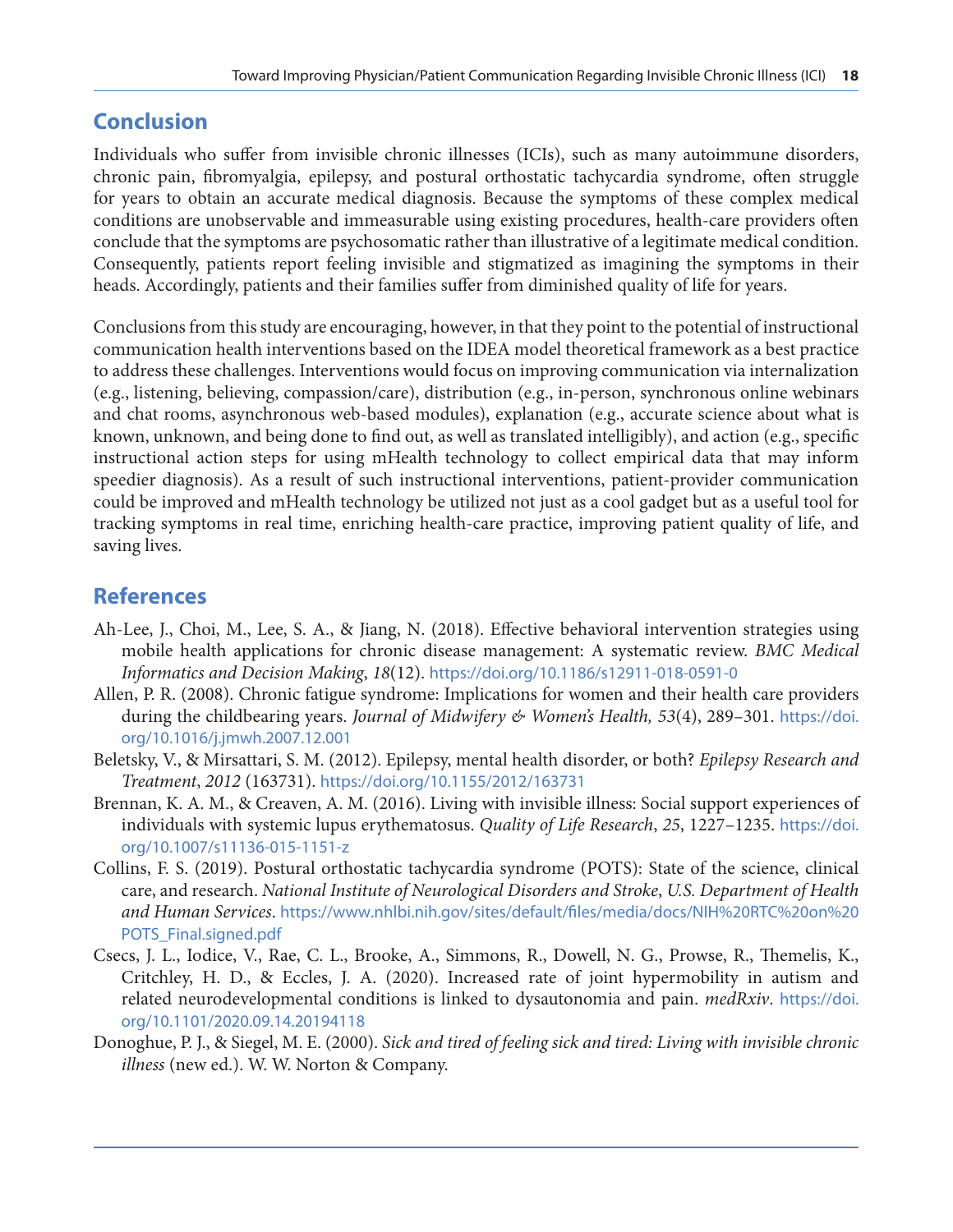<span id="page-16-0"></span>Dysautonomia International. (n.d.) Retrieved April 25, 2021, from [www.dysautonomiainternational.org](http://www.dysautonomiainternational.org)

- Frisby, B. N., Veil, S. R., & Sellnow, T. L. (2014). Instructional messages during health-related crises: Essential content for self-protection. *Health Communication*, *29*(4), 347–354. [https://doi.org/10.108](https://doi.org/10.1080/10410236.2012.755604) [0/10410236.2012.755604](https://doi.org/10.1080/10410236.2012.755604)
- Gandapur, Y., Kianoush, S., Kelli, H. M., Misra, S., Urrea, B., Blaha, M. J., Graham, G., Marvel, F. A., & Martin, S. S. (2016). The role of mHealth for improving medication adherence in patients with cardiovascular disease: A systematic review. *European Heart Journal-Quality of Care and Clinical Outcomes*, *2*(4), 237–244. <https://doi.org/10.1093/ehjqcco/qcw018>
- Goffman, E. (1963). *Stigma: Notes on the management of spoiled identity.* Prentice-Hall.
- Granja, C., Janssen, W., & Johansen, M. A. (2018). Factors determining the success and failure of eHealth interventions: Systematic review of the literature. *Journal of Medical Internet Research*, *20*(5), e10235. <https://doi.org/10.2196/10235>
- Hardeman, W., Houghton, J., Lane, K., Jones, A., & Naughton, F. (2019). A systematic review of just-intime adaptive interventions to promote physical activity. *International Journal of Behavioral Nutrition and Physical Activity*, *16*(31). <https://doi.org/10.1186/s12966-019-0792-7>
- Jones, M. P., Keefer, L., Bratten, J., Taft, T. H., Crowell, M. D., Levy, R., & Palsson, O. (2009). Development and initial validation of a measure of perceived stigma in irritable bowel syndrome. *Psychology*, *Health*, *& Medicine, 14*(3), 367–374. <https://doi.org/10.1080/13548500902865956>
- Kavi, L., Nuttall, M., Low, D. A., Opie, M., Nicholson, L. M., Caldow, E., & Newton, J. L. (2016). A profile of patients with postural tachycardia syndrome and their experience of healthcare in the UK. *The British Journal of Cardiology*, *23*(1), 1–4. <https://doi.org/10.5837/bjc.2016.010>
- Kay, M., Santos, J., & Takane, M. (2011). mHealth: New horizons for health through mobile technologies. *World Health Organization*, *64*(7), 66–71.
- Kira, I. A. (2001). Taxonomy of trauma and trauma assessment. *Traumatology*, *7*(2), 73–86. [https://doi.](https://doi.org/10.1177/153476560100700202) [org/10.1177/153476560100700202](https://doi.org/10.1177/153476560100700202)
- Kralik, D., Telford, K., Price, K., & Koch, T. (2005). Women's experiences of fatigue in chronic illness. *Journal of Advanced Nursing*, *52*(4), 372–380. <https://doi.org/10.1111/j.1365-2648.2005.03602.x>
- LaMotte, S. (2018). A doctor said it was all in her head, but it was 'the most common condition you've never heard of.' *CNN*. [https://www.cnn.com/2018/06/26/health/pots-tori-nick-foles-dysautonomia/](https://www.cnn.com/2018/06/26/health/pots-tori-nick-foles-dysautonomia/index.html?fbclid=IwAR322M5ZFDf4yyqafwMLX45aumkmY5sVV6KN5y3FkRSZScllSvu0d0HX1bs) [index.html?fbclid=IwAR322M5ZFDf4yyqafwMLX45aumkmY5sVV6KN5y3FkRSZScllSvu0d0HX1bs](https://www.cnn.com/2018/06/26/health/pots-tori-nick-foles-dysautonomia/index.html?fbclid=IwAR322M5ZFDf4yyqafwMLX45aumkmY5sVV6KN5y3FkRSZScllSvu0d0HX1bs)
- Larun, L., & Malterud, K. (2007). Identity and coping experiences in chronic fatigue syndrome: A synthesis of qualitative studies. *Patient Education Counseling*, *69*(1–3), 20–28. [https://doi.org/10.1016/j.](https://doi.org/10.1016/j.pec.2007.06.008) [pec.2007.06.008](https://doi.org/10.1016/j.pec.2007.06.008)
- Layne, T. (2020, Oct. 18). Richmond woman raises awareness for 'invisible' illness. *WTVR CBS 6 News.* [https://www.wtvr.com/news/local-news/mel-pruett-richmond-invisible-illness-pots-awareness](https://www.wtvr.com/news/local-news/mel-pruett-richmond-invisible-illness-pots-awareness-
month-virginia)[month-virginia](https://www.wtvr.com/news/local-news/mel-pruett-richmond-invisible-illness-pots-awareness-
month-virginia)
- Linlof, T. R., & Taylor, B. C. (2002). *Qualitative communication research methods* (2nd ed.). Sage.
- McConnell, M. V., Turakhia, M. P., Harrington, R. A., King, A. C., & Ashley, E. A. (2018). Mobile health advances in physical activity, fitness, and atrial fibrillation. *Journal of the American College of Cardiology*, *71*(23), 2691–2701. <https://doi.org/10.1016/j.jacc.2018.04.030>
- Miller, A. N., Sellnow, T., Neuberger, L., Todd, A., Freihaut, R., Noyes, J., Allen, T., Alexander, N., Vanderford, M., & Gamhewage, G. (2017). A systematic review of literature on effectiveness of training in emergency risk communication. *Journal of Health Communication*, *22*(7), 612–629. [https://doi.org](https://doi.org/10.1080/10810730.2017.1338802) [/10.1080/10810730.2017.1338802](https://doi.org/10.1080/10810730.2017.1338802)